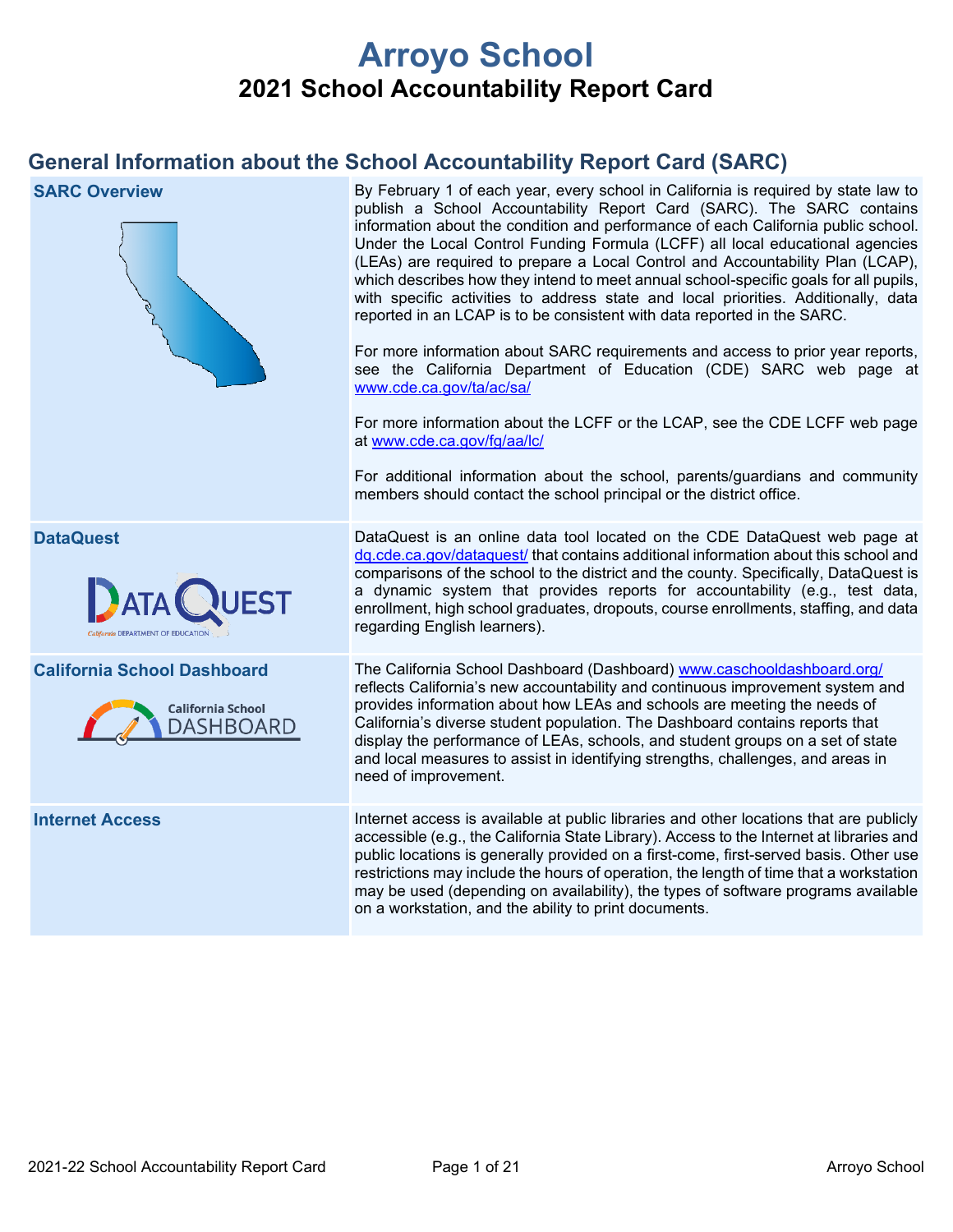### **2021-22 School Contact Information**

| <u> Eve i ee volivol volitavt illioliilatioli</u> |                               |  |  |  |
|---------------------------------------------------|-------------------------------|--|--|--|
| <b>School Name</b>                                | Arroyo School                 |  |  |  |
| <b>Street</b>                                     | 1700 E 7TH ST                 |  |  |  |
| City, State, Zip                                  | ONTARIO                       |  |  |  |
| <b>Phone Number</b>                               | 9099851012                    |  |  |  |
| <b>Principal</b>                                  | Barbara Gruetzmacher          |  |  |  |
| <b>Email Address</b>                              | barbara.gruetzmacher@omsd.net |  |  |  |
| <b>School Website</b>                             |                               |  |  |  |
| County-District-School (CDS) Code CA              |                               |  |  |  |

| 2021-22 District Contact Information |                                          |  |  |
|--------------------------------------|------------------------------------------|--|--|
| <b>District Name</b>                 | <b>Ontario-Montclair School District</b> |  |  |
| <b>Phone Number</b>                  | $(909)$ 459-2500                         |  |  |
| Superintendent                       | Dr. James Q. Hammond                     |  |  |
| <b>Email Address</b>                 | info@omsd.net                            |  |  |
| <b>District Website Address</b>      | https://www.omsd.net                     |  |  |

#### **2021-22 School Overview**

Arroyo Elementary School, an International Baccalaureate (IB) World School, offers the IB Primary Years Program for students in Transitional Kindergarten through Fifth Grade. The school is currently in the candidacy phase to add the Middle Years Program for grades 6th - 8th. The program is scheduled to be fully implemented by 2023.

Through Arroyo's IB Program, student questions guide the learning as teachers facilitate using the school-wide inquiry cycle. Arroyo students participate in weekly enrichment classes in the areas of Music, Technology, Physical Education, and Spanish language.

Arroyo students think critically, developing as caring individuals who take action in our community and world as exemplified by our mission statement: "Through reflection and inquiry, we strive to be an action-driven community of knowledgeable and caring world-changers."

Arroyo is a 'Partnership for 21st Century Learning Exemplar' school, recognized nationally in 2018 for its commitment to learning through the 4 C's: Communication, Collaboration, Creativity, and Critical Thinking.

The school has been recognized for its Positive Behavior Interventions and Supports (PBIS) program implementation, receiving Gold Awards at the state and county levels and the Community Cares Award.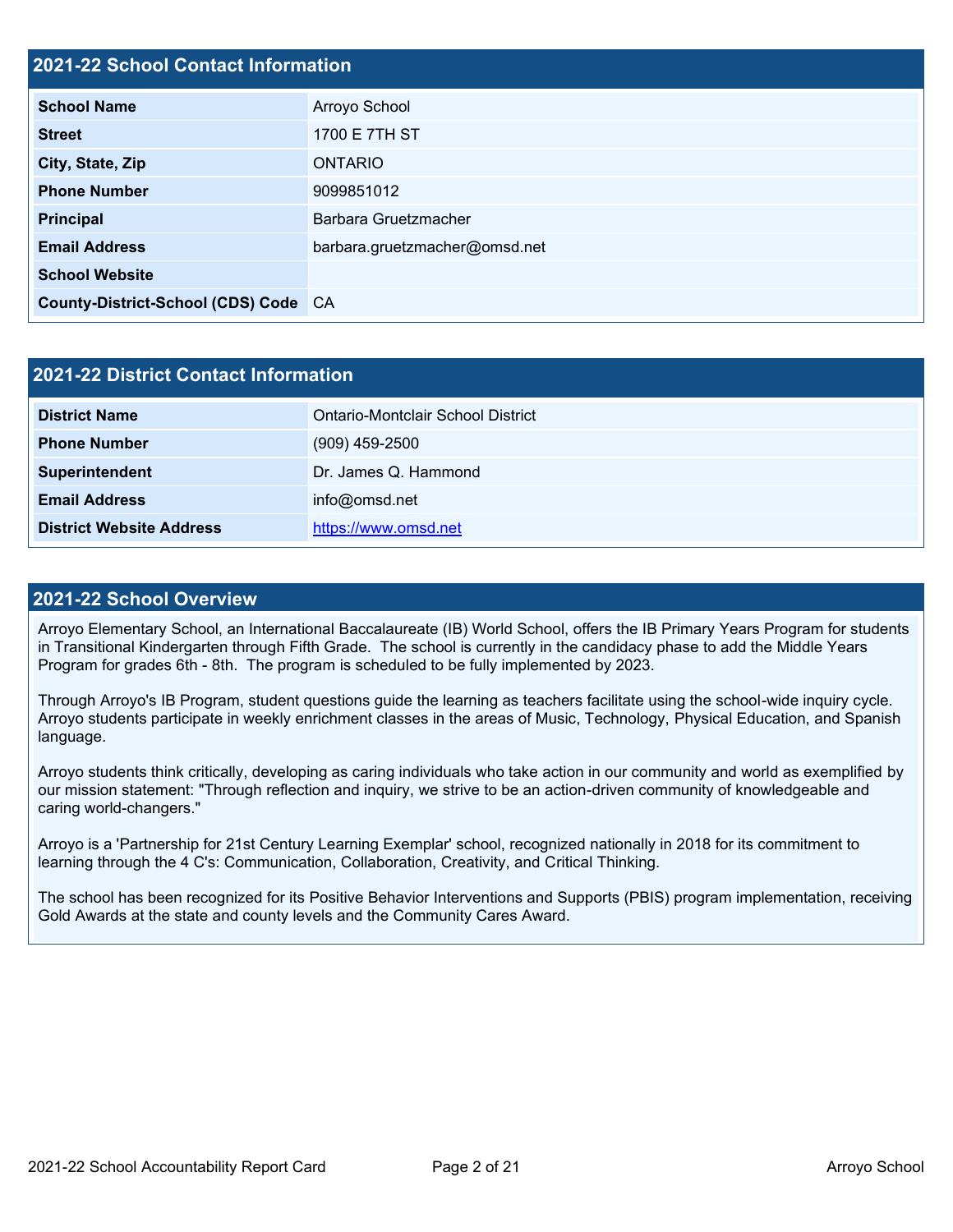# **About this School**

| 2020-21 Student Enrollment by Grade Level |                           |  |  |  |
|-------------------------------------------|---------------------------|--|--|--|
| <b>Grade Level</b>                        | <b>Number of Students</b> |  |  |  |
| Kindergarten                              | 49                        |  |  |  |
| Grade 1                                   | 42                        |  |  |  |
| Grade 2                                   | 51                        |  |  |  |
| Grade 3                                   | 50                        |  |  |  |
| Grade 4                                   | 55                        |  |  |  |
| Grade 5                                   | 49                        |  |  |  |
| Grade 6                                   | 65                        |  |  |  |
| <b>Total Enrollment</b>                   | 361                       |  |  |  |

# **2020-21 Student Enrollment by Student Group**

| <b>Student Group</b>                   | <b>Percent of Total Enrollment</b> |
|----------------------------------------|------------------------------------|
| <b>Female</b>                          | 51.8                               |
| <b>Male</b>                            | 48.2                               |
| American Indian or Alaska Native       | 0.6                                |
| <b>Asian</b>                           | 2.8                                |
| <b>Black or African American</b>       | 0.8                                |
| <b>Filipino</b>                        | 0.6                                |
| <b>Hispanic or Latino</b>              | 91.4                               |
| Native Hawaiian or Pacific Islander    | 0.3                                |
| <b>Two or More Races</b>               | 0.8                                |
| <b>White</b>                           | 2.8                                |
| <b>English Learners</b>                | 22.7                               |
| <b>Foster Youth</b>                    | 0.6                                |
| <b>Homeless</b>                        | 7.2                                |
| <b>Socioeconomically Disadvantaged</b> | 76.5                               |
| <b>Students with Disabilities</b>      | 11.4                               |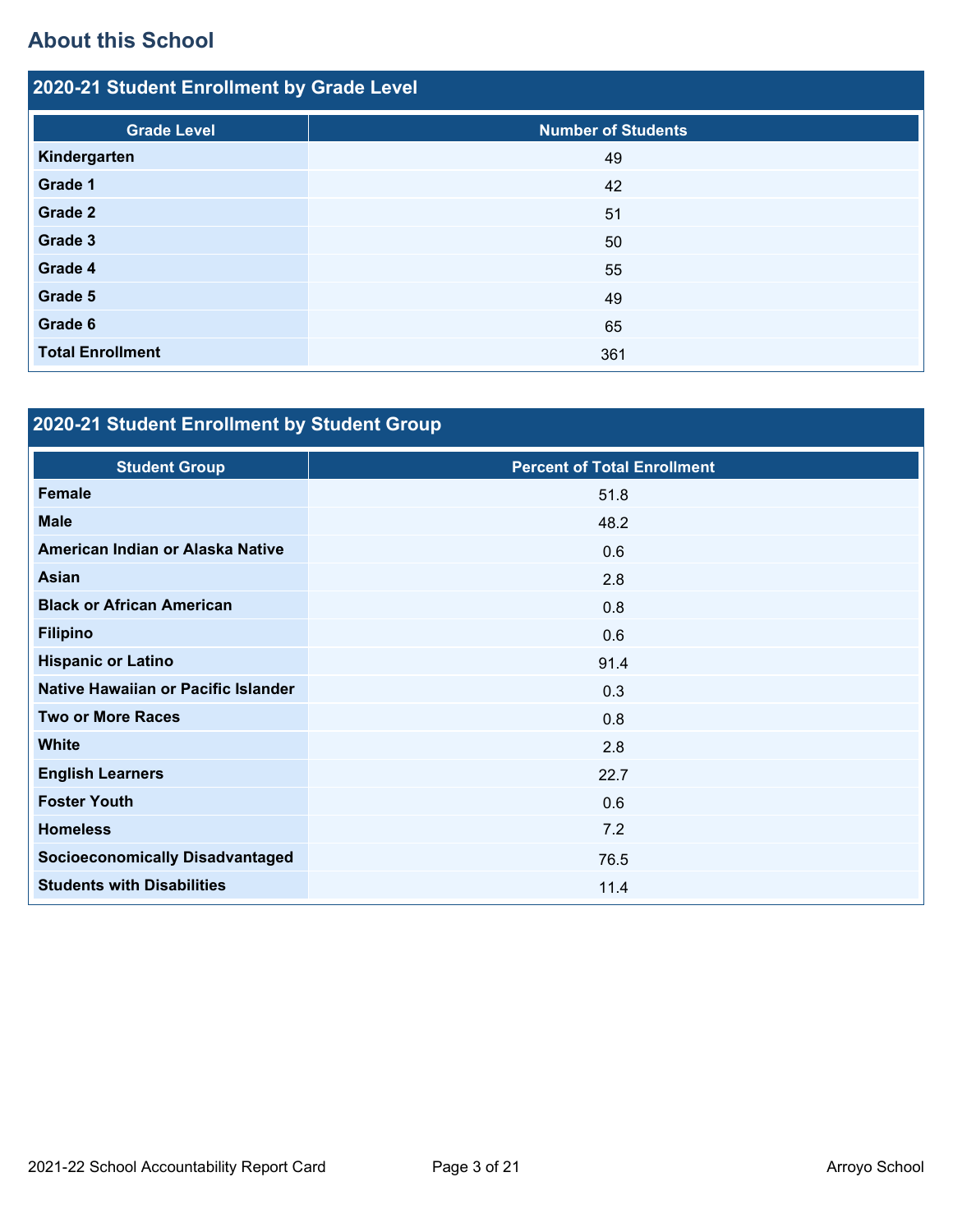# **A. Conditions of Learning State Priority: Basic**

The SARC provides the following information relevant to the State priority: Basic (Priority 1):

- Degree to which teachers are appropriately assigned and fully credentialed in the subject area and for the pupils they are teaching;
	- Pupils have access to standards-aligned instructional materials; and
- School facilities are maintained in good repair

Note: For more information refer to the Updated Teacher Equity Definitions web page at<https://www.cde.ca.gov/pd/ee/teacherequitydefinitions.asp>

#### **2019-20 Teacher Preparation and Placement**

| <b>Authorization/Assignment</b>                                                                 | 2019-20 |
|-------------------------------------------------------------------------------------------------|---------|
| Fully (Preliminary or Clear) Credentialed for Subject and Student Placement (properly assigned) |         |
| <b>Intern Credential Holders Properly Assigned</b>                                              |         |
| Teachers Without Credentials and Misassignments ("ineffective" under ESSA)                      |         |
| Credentialed Teachers Assigned Out-of-Field ("out-of-field" under ESSA)                         |         |
| <b>Unknown</b>                                                                                  |         |
| <b>Total Teaching Positions</b>                                                                 |         |
|                                                                                                 |         |

Note: The data in this table is based on Full Time Equivalent (FTE) status. One FTE equals one staff member working full time; one FTE could also represent two staff members who each work 50 percent of full time. Additionally, an assignment is defined as a position that an educator is assigned to based on setting, subject, and grade level. An authorization is defined as the services that an educator is authorized to provide to students.

## **2019-20 Teachers Without Credentials and Misassignments (considered "ineffective" under ESSA)**

| <b>Authorization/Assignment</b>                              | 2019-20 |
|--------------------------------------------------------------|---------|
| <b>Permits and Waivers</b>                                   |         |
| <b>Misassignments</b>                                        |         |
| <b>Vacant Positions</b>                                      |         |
| <b>Total Teachers Without Credentials and Misassignments</b> |         |

### **2019-20 Credentialed Teachers Assigned Out-of-Field (considered "out-of-field" under ESSA)**

| <b>Indicator</b>                                              | 2019-20 |
|---------------------------------------------------------------|---------|
| <b>Credentialed Teachers Authorized on a Permit or Waiver</b> |         |
| <b>Local Assignment Options</b>                               |         |
| <b>Total Out-of-Field Teachers</b>                            |         |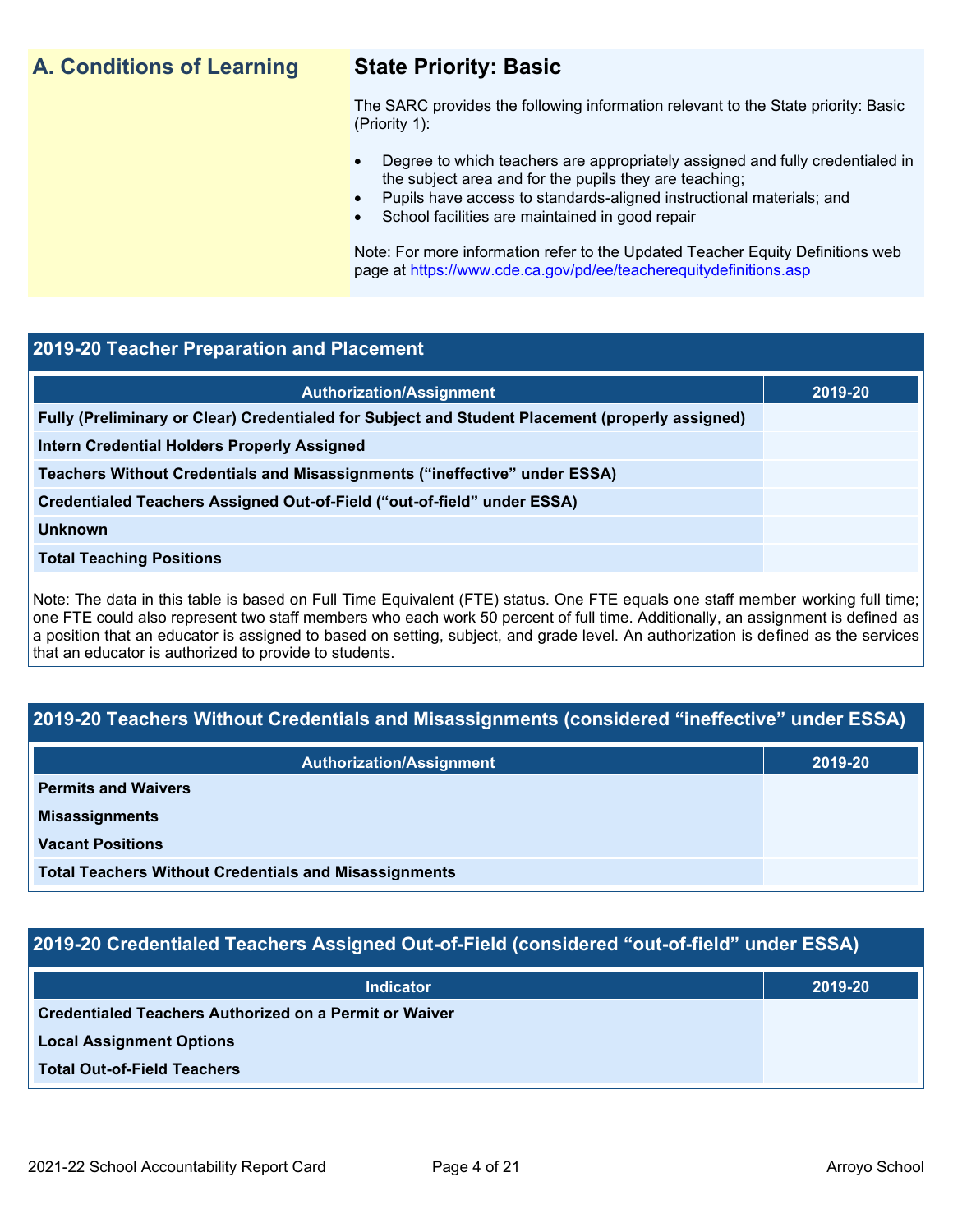# **2019-20 Class Assignments**

| Indicator                                                                                                                                           | 2019-20 |
|-----------------------------------------------------------------------------------------------------------------------------------------------------|---------|
| <b>Misassignments for English Learners</b><br>(a percentage of all the classes with English learners taught by teachers that are misassigned)       |         |
| No credential, permit or authorization to teach<br>(a percentage of all the classes taught by teachers with no record of an authorization to teach) |         |

# **2021-22 Quality, Currency, Availability of Textbooks and Other Instructional Materials**

**Year and month in which the data were collected** August 2020

| <b>Subject</b>                    | Textbooks and Other Instructional Materials/year of<br><b>Adoption</b>                                                                                                                                                                                                                                                                                                                                                                                                               | <b>From</b><br><b>Most</b><br><b>Recent</b><br><b>Adoption</b> | <b>Percent</b><br><b>Students</b><br><b>Lacking Own</b><br><b>Assigned</b><br>Copy |
|-----------------------------------|--------------------------------------------------------------------------------------------------------------------------------------------------------------------------------------------------------------------------------------------------------------------------------------------------------------------------------------------------------------------------------------------------------------------------------------------------------------------------------------|----------------------------------------------------------------|------------------------------------------------------------------------------------|
| <b>Reading/Language Arts</b>      | TK Big Day (Houghton-Mifflin-Harcourt) - Adopted 2016<br>K-6 Wonders (McGraw-Hill) - Adopted 2016                                                                                                                                                                                                                                                                                                                                                                                    | Yes                                                            | 0%                                                                                 |
| <b>Mathematics</b>                | TK-8 - Eureka Math (Great Minds)- Adopted 2015* and then<br>in 2018* for Dual Immersion program.<br>K-8 mathematics materials were selected by OMSD<br>stakeholders to adopt due to the level of rigor of the program<br>and a strong alignment with the California State Standards.<br>*TK mathematics materials are from the most recent local<br>adoption.<br>Integrated Math, High School Credit Course, Houghton Mifflin<br>Harcourt, Integrated Math I, 2015 adopted May, 2020 | No                                                             | 0%                                                                                 |
| <b>Science</b>                    | TK- Big Day Houghton-Mifflin- Adopted 2016<br>K-5 California Inspire Science (McGraw Hill) - Adopted 2019<br>6-8 California Inspire Science-Preferred Integrated (McGraw<br>Hill) - Adopted 2019                                                                                                                                                                                                                                                                                     | Yes                                                            | 0%                                                                                 |
| <b>History-Social Science</b>     | TK Big Day (Houghton-Mifflin-Harcourt) - Adopted 2016<br>K-5 California Vistas (Macmillan/McGraw-Hill) - Adopted<br>2006*<br>6-8 My World Interactive (Pearson) - Adopted 2018<br>*K-5 History/Social Science materials are not from the most<br>recent state adoption; however, the district has determined<br>through local review that the materials are still aligned to<br>current state standards.                                                                             | Yes                                                            | 0%                                                                                 |
| <b>Foreign Language</b>           | *Spanish II S, High School Credit Course, Vista, Imagina, 4th<br>Edition, adopted May 2020 - *Not from the most recent state<br>adoption.<br>Spanish for Native Speakers, McDougal Littel, Tu Mundo,<br>2008, adopted July 2008<br>Beginning Spanish, Prentice Hall, Realidades, 2008, adopted<br><b>July 2008</b>                                                                                                                                                                   | Yes                                                            | 0%                                                                                 |
| <b>Health</b>                     | K-8 Focus on You (Charles Merrill Publishing) - Adopted<br>1984                                                                                                                                                                                                                                                                                                                                                                                                                      | No                                                             | 0%                                                                                 |
| <b>Visual and Performing Arts</b> | TK-6 Theatre Arts Connection (SRA/McGraw-Hill) - Adopted<br>2008<br>TK-6 Art Connection (SRA/McGraw-Hill) - Adopted 2008<br>TK-8 CA Spotlight on Music (McGraw-Hill) - Adopted 2008                                                                                                                                                                                                                                                                                                  | Yes                                                            | 0%                                                                                 |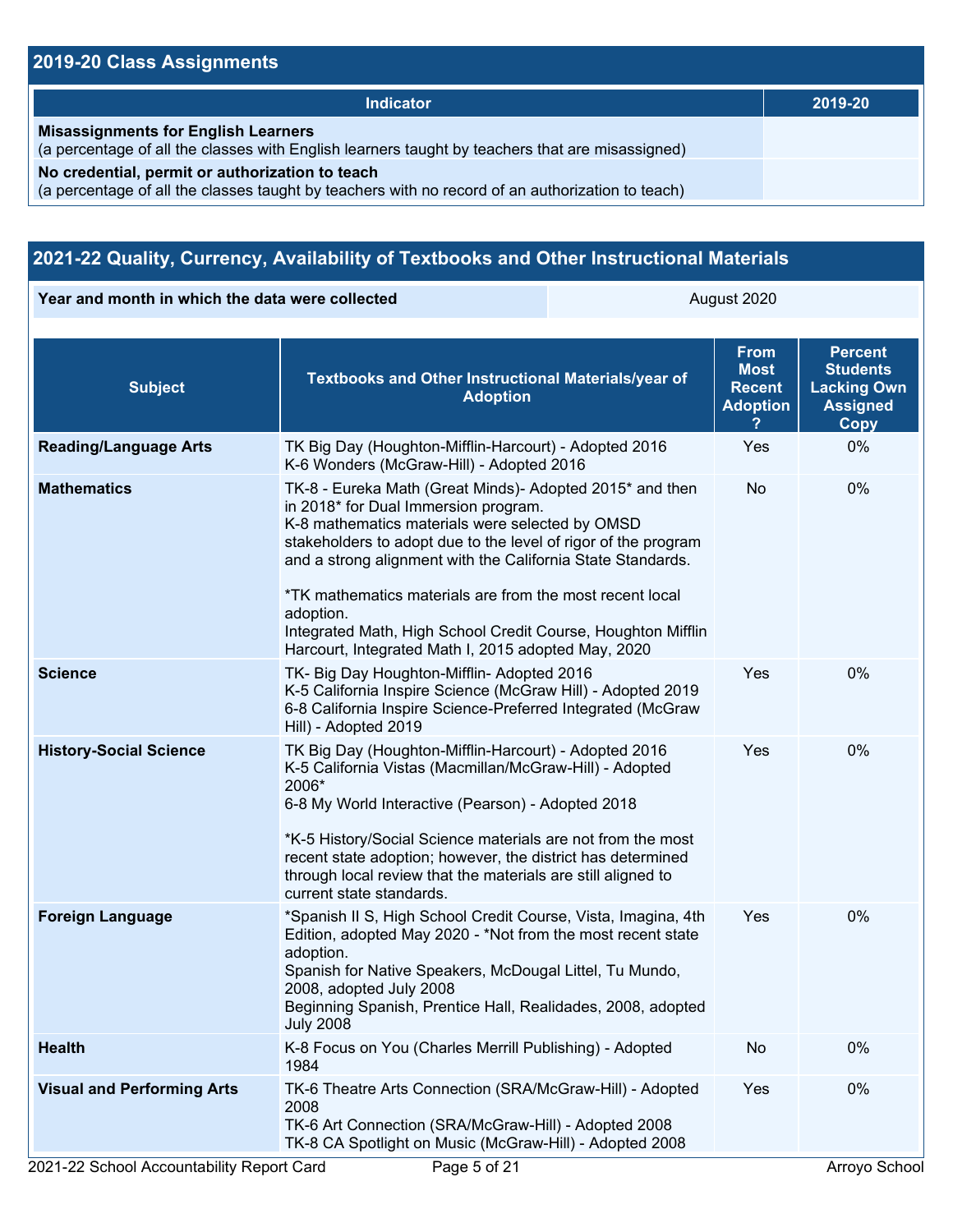#### **School Facility Conditions and Planned Improvements**

The last FIT report conducted in December 2021 resulted in the following data:

Arroyo Elementary School has adequate classroom, staff, and ancillary spaces. Arroyo has 23 classrooms, a multipurpose room, five support staff offices, a library, and an administration building. The main campus was built in 1967. There are five portables on the campus and the campus has been approved to add up to three additional portable buildings should enrollment increase. Arroyo is committed to providing a safe, clean environment conducive for learning for students. To promote safety, Arroyo Elementary School is a closed campus; gates are closed during the school day and visitors must enter through the front office and present their California ID badges through the RAPTOR system. Visiting district staff must also present their district badges. Signage has been placed at all gates directing visitors to check in at the office. Arroyo School offers student supervision thirty minutes prior to the start of school, throughout the school day, and after school at dismissal time. Supervision is provided by site administrators, certificated staff members, and classified proctors and support staff. Arroyo Elementary School was not required to have a William's inspection this year. The most recent annual Facility Inspection took place on December 08, 2021, and Arroyo received an overall rating of 'Good' at 96.54%. In addition, the categories of Systems, Restrooms/Fountains, Structural, and External received ratings of 'Exemplary'. Regular facility inspections are completed by the custodial staff and administration. Work orders are entered immediately when repairs are needed. All recommendations outlined in the Facility Inspection Tool (FIT) report have been completed, as outlined in the following section of the SARC.

#### **Year and month of the most recent FIT report** December 2021

| <b>System Inspected</b>                                                       | <b>Rate</b><br>Good | Rate<br>Fair | <b>Rate</b><br>Poor | <b>Repair Needed and Action Taken or Planned</b>                                                                           |
|-------------------------------------------------------------------------------|---------------------|--------------|---------------------|----------------------------------------------------------------------------------------------------------------------------|
| <b>Systems:</b><br>Gas Leaks, Mechanical/HVAC, Sewer                          | X                   |              |                     | N/A                                                                                                                        |
| Interior:<br><b>Interior Surfaces</b>                                         | $\sf X$             |              |                     | Room P6-Carpet seams are separating -<br>contacted vendor                                                                  |
| Cleanliness:<br>Overall Cleanliness, Pest/Vermin Infestation                  | $\sf X$             |              |                     | Multipurpose room swept and spider webs<br>cleaned from exit sign over S/W double doors.                                   |
| <b>Electrical</b>                                                             |                     | $\mathsf{X}$ |                     | Exterior light fixtures replaced/repaired.<br>Replaced exterior lights and lamps. Install of<br>electric cover.            |
| <b>Restrooms/Fountains:</b><br>Restrooms, Sinks/ Fountains                    | X                   |              |                     | N/A                                                                                                                        |
| Safety:<br>Fire Safety, Hazardous Materials                                   | X                   |              |                     | Fire extinguisher's signed off. Relocated<br>computer carts so that they were not blocking<br>doors or fire extinguishers. |
| Structural:<br><b>Structural Damage, Roofs</b>                                | $\sf X$             |              |                     | N/A                                                                                                                        |
| <b>External:</b><br>Playground/School Grounds, Windows/<br>Doors/Gates/Fences | $\mathsf{X}$        |              |                     | Fixed door so that it would close properly.                                                                                |

| <b>Overall Facility Rate</b> |      |      |      |
|------------------------------|------|------|------|
| <b>Exemplary</b>             | Good | Fair | Poor |
|                              |      |      |      |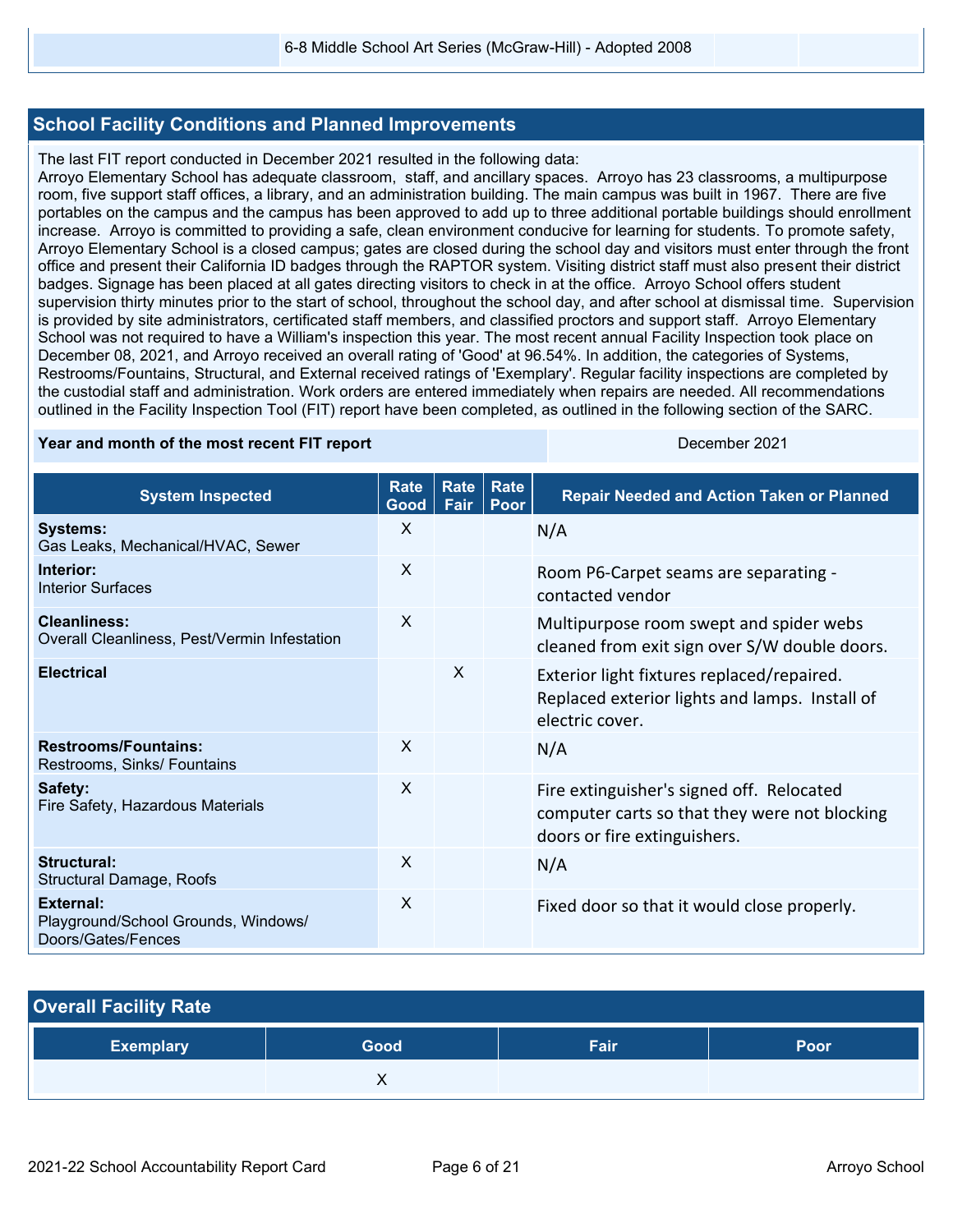# **B. Pupil Outcomes State Priority: Pupil Achievement**

The SARC provides the following information relevant to the State priority: Pupil Achievement (Priority 4):

#### **Statewide Assessments**

(i.e., California Assessment of Student Performance and Progress [CAASPP] System includes the Smarter Balanced Summative Assessments for students in the general education population and the California Alternate Assessments [CAAs] for English language arts/literacy [ELA] and mathematics given in grades three through eight and grade eleven. Only eligible students may participate in the administration of the CAAs. CAAs items are aligned with alternate achievement standards, which are linked with the Common Core State Standards [CCSS] for students with the most significant cognitive disabilities).

The CAASPP System encompasses the following assessments and student participation requirements:

- 1. **Smarter Balanced Summative Assessments and CAAs for ELA** in grades three through eight and grade eleven.
- 2. **Smarter Balanced Summative Assessments and CAAs for mathematics** in grades three through eight and grade eleven.
- 3. **California Science Test (CAST) and CAAs for Science** in grades five, eight, and once in high school (i.e., grade ten, eleven, or twelve).

#### **SARC Reporting in the 2020-2021 School Year Only**

Where the most viable option, LEAs were required to administer the statewide summative assessment in ELA and mathematics. Where a statewide summative assessment was not the most viable option for the LEA (or for one or more gradelevel[s] within the LEA) due to the pandemic, LEAs were allowed to report results from a different assessment that met the criteria established by the State Board of Education (SBE) on March 16, 2021. The assessments were required to be:

- Aligned with CA CCSS for ELA and mathematics;
- Available to students in grades 3 through 8, and grade 11; and
- Uniformly administered across a grade, grade span, school, or district to all eligible students.

#### **Options**

Note that the CAAs could only be administered in-person following health and safety requirements. If it was not viable for the LEA to administer the CAAs in person with health and safety guidelines in place, the LEA was directed to not administer the tests. There were no other assessment options available for the CAAs. Schools administered the Smarter Balanced Summative Assessments for ELA and mathematics, other assessments that meet the SBE criteria, or a combination of both, and they could only choose one of the following:

- Smarter Balanced ELA and mathematics summative assessments;
- Other assessments meeting the SBE criteria; or
- Combination of Smarter Balanced ELA and mathematics summative assessments and other assessments.

The percentage of students who have successfully completed courses that satisfy the requirements for entrance to the University of California and the California State University, or career technical education sequences or programs of study.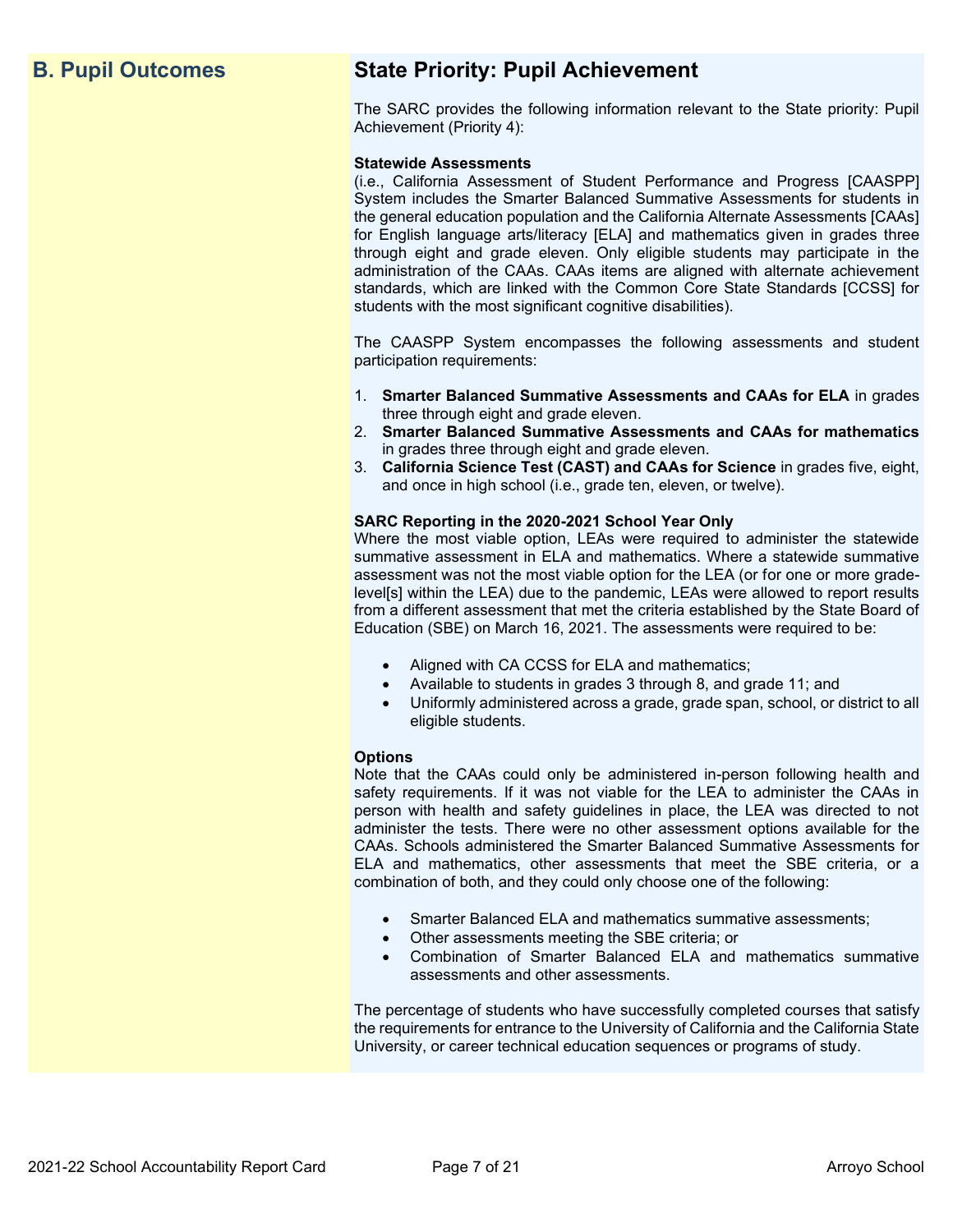#### **Percentage of Students Meeting or Exceeding the State Standard on CAASPP**

This table displays CAASPP test results in ELA and mathematics for all students grades three through eight and grade eleven taking and completing a state-administered assessment.

The 2019-2020 data cells with N/A values indicate that the 2019-2020 data are not available due to the COVID-19 pandemic and resulting summative test suspension. The Executive Order N-30-20 was issued which waived the assessment, accountability, and reporting requirements for the 2019-2020 school year.

The 2020-2021 data cells have N/A values because these data are not comparable to other year data due to the COVID-19 pandemic during the 2020-2021 school year. Where the CAASPP assessments in ELA and/or mathematics is not the most viable option, the LEAs were allowed to administer local assessments. Therefore, the 2020-2021 data between school years for the school, district, state are not an accurate comparison. As such, it is inappropriate to compare results of the 2020-2021 school year to other school years.

| <b>Subject</b>                                                       | <b>School</b><br>2019-20 | <b>School</b><br>2020-21 | <b>District</b><br>2019-20 | <b>District</b><br>2020-21 | <b>State</b><br>2019-20 | <b>State</b><br>2020-21 |
|----------------------------------------------------------------------|--------------------------|--------------------------|----------------------------|----------------------------|-------------------------|-------------------------|
| <b>English Language Arts/Literacy</b><br>$\left($ grades 3-8 and 11) | N/A                      | N/A                      | N/A                        | N/A                        | N/A                     | N/A                     |
| <b>Mathematics</b><br>$(grades 3-8 and 11)$                          | N/A                      | N/A                      | N/A                        | N/A                        | N/A                     | N/A                     |

## **2020-21 CAASPP Test Results in ELA by Student Group**

This table displays CAASPP test results in ELA by student group for students grades three through eight and grade eleven taking and completing a state-administered assessment. The CDE will populate this table for schools in cases where the school administered the CAASPP assessment. In cases where the school administered a local assessment instead of CAASPP, the CDE will populate this table with "NT" values, meaning this school did not test students using the CAASPP. See the local assessment(s) table for more information.

| <b>CAASPP</b><br><b>Student Groups</b> | <b>CAASPP</b><br><b>Total</b><br><b>Enrollment</b> | <b>CAASPP</b><br><b>Number</b><br><b>Tested</b> | <b>CAASPP</b><br><b>Percent</b><br><b>Tested</b> | <b>CAASPP</b><br><b>Percent</b><br><b>Not Tested</b> | <b>CAASPP</b><br><b>Percent</b><br>Met or<br><b>Exceeded</b> |
|----------------------------------------|----------------------------------------------------|-------------------------------------------------|--------------------------------------------------|------------------------------------------------------|--------------------------------------------------------------|
| <b>All Students</b>                    | 222                                                | <b>NT</b>                                       | <b>NT</b>                                        | <b>NT</b>                                            | <b>NT</b>                                                    |
| <b>Female</b>                          | 125                                                | <b>NT</b>                                       | <b>NT</b>                                        | <b>NT</b>                                            | <b>NT</b>                                                    |
| <b>Male</b>                            | 97                                                 | <b>NT</b>                                       | <b>NT</b>                                        | <b>NT</b>                                            | <b>NT</b>                                                    |
| American Indian or Alaska Native       | --                                                 | <b>NT</b>                                       | <b>NT</b>                                        | <b>NT</b>                                            | <b>NT</b>                                                    |
| <b>Asian</b>                           | --                                                 | <b>NT</b>                                       | <b>NT</b>                                        | <b>NT</b>                                            | <b>NT</b>                                                    |
| <b>Black or African American</b>       | --                                                 | <b>NT</b>                                       | <b>NT</b>                                        | <b>NT</b>                                            | <b>NT</b>                                                    |
| <b>Filipino</b>                        |                                                    | <b>NT</b>                                       | <b>NT</b>                                        | <b>NT</b>                                            | <b>NT</b>                                                    |
| <b>Hispanic or Latino</b>              | 207                                                | <b>NT</b>                                       | <b>NT</b>                                        | <b>NT</b>                                            | <b>NT</b>                                                    |
| Native Hawaiian or Pacific Islander    | --                                                 | <b>NT</b>                                       | <b>NT</b>                                        | <b>NT</b>                                            | <b>NT</b>                                                    |
| <b>Two or More Races</b>               | --                                                 | <b>NT</b>                                       | <b>NT</b>                                        | <b>NT</b>                                            | <b>NT</b>                                                    |
| <b>White</b>                           | --                                                 | <b>NT</b>                                       | <b>NT</b>                                        | <b>NT</b>                                            | <b>NT</b>                                                    |
| <b>English Learners</b>                | 49                                                 | <b>NT</b>                                       | <b>NT</b>                                        | <b>NT</b>                                            | <b>NT</b>                                                    |
| <b>Foster Youth</b>                    | --                                                 | <b>NT</b>                                       | <b>NT</b>                                        | <b>NT</b>                                            | <b>NT</b>                                                    |
| <b>Homeless</b>                        | 36                                                 | <b>NT</b>                                       | <b>NT</b>                                        | <b>NT</b>                                            | <b>NT</b>                                                    |
| <b>Military</b>                        | $\mathbf{0}$                                       | $\mathbf 0$                                     | $\Omega$                                         | $\mathbf 0$                                          | 0                                                            |
| <b>Socioeconomically Disadvantaged</b> | 175                                                | <b>NT</b>                                       | <b>NT</b>                                        | <b>NT</b>                                            | <b>NT</b>                                                    |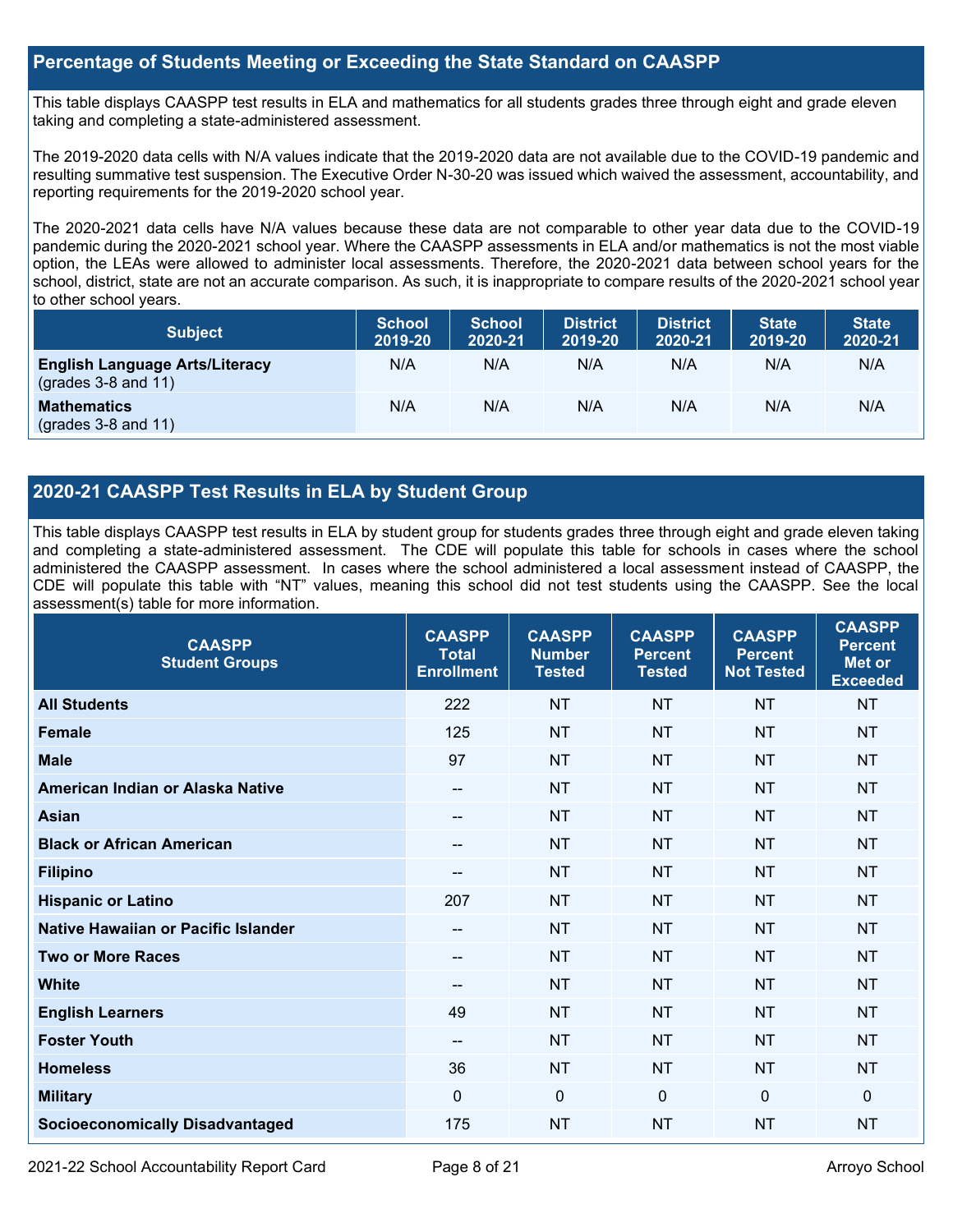| <b>Students Receiving Migrant Education Services</b> |  |    |  |
|------------------------------------------------------|--|----|--|
| <b>Students with Disabilities</b>                    |  | N. |  |

# **2020-21 CAASPP Test Results in Math by Student Group**

This table displays CAASPP test results in Math by student group for students grades three through eight and grade eleven taking and completing a state-administered assessment. The CDE will populate this table for schools in cases where the school administered the CAASPP assessment. In cases where the school administered a local assessment instead of CAASPP, the CDE will populate this table with "NT" values, meaning this school did not test students using the CAASPP. See the local assessment(s) table for more information.

| <b>CAASPP</b><br><b>Student Groups</b>               | <b>CAASPP</b><br><b>Total</b><br><b>Enrollment</b> | <b>CAASPP</b><br><b>Number</b><br><b>Tested</b> | <b>CAASPP</b><br><b>Percent</b><br><b>Tested</b> | <b>CAASPP</b><br><b>Percent</b><br><b>Not Tested</b> | <b>CAASPP</b><br><b>Percent</b><br><b>Met or</b><br><b>Exceeded</b> |
|------------------------------------------------------|----------------------------------------------------|-------------------------------------------------|--------------------------------------------------|------------------------------------------------------|---------------------------------------------------------------------|
| <b>All Students</b>                                  | 222                                                | <b>NT</b>                                       | <b>NT</b>                                        | <b>NT</b>                                            | <b>NT</b>                                                           |
| <b>Female</b>                                        | 125                                                | <b>NT</b>                                       | <b>NT</b>                                        | <b>NT</b>                                            | <b>NT</b>                                                           |
| <b>Male</b>                                          | 97                                                 | <b>NT</b>                                       | <b>NT</b>                                        | <b>NT</b>                                            | <b>NT</b>                                                           |
| American Indian or Alaska Native                     | --                                                 | <b>NT</b>                                       | <b>NT</b>                                        | <b>NT</b>                                            | <b>NT</b>                                                           |
| <b>Asian</b>                                         | --                                                 | <b>NT</b>                                       | <b>NT</b>                                        | <b>NT</b>                                            | <b>NT</b>                                                           |
| <b>Black or African American</b>                     | $\hspace{0.05cm}$ – $\hspace{0.05cm}$              | <b>NT</b>                                       | <b>NT</b>                                        | <b>NT</b>                                            | <b>NT</b>                                                           |
| <b>Filipino</b>                                      | --                                                 | <b>NT</b>                                       | <b>NT</b>                                        | <b>NT</b>                                            | <b>NT</b>                                                           |
| <b>Hispanic or Latino</b>                            | 207                                                | <b>NT</b>                                       | <b>NT</b>                                        | <b>NT</b>                                            | <b>NT</b>                                                           |
| <b>Native Hawaiian or Pacific Islander</b>           | $-$                                                | <b>NT</b>                                       | <b>NT</b>                                        | <b>NT</b>                                            | <b>NT</b>                                                           |
| <b>Two or More Races</b>                             | --                                                 | <b>NT</b>                                       | <b>NT</b>                                        | <b>NT</b>                                            | <b>NT</b>                                                           |
| <b>White</b>                                         | $\hspace{0.05cm}$ – $\hspace{0.05cm}$              | <b>NT</b>                                       | <b>NT</b>                                        | <b>NT</b>                                            | <b>NT</b>                                                           |
| <b>English Learners</b>                              | 49                                                 | <b>NT</b>                                       | <b>NT</b>                                        | <b>NT</b>                                            | <b>NT</b>                                                           |
| <b>Foster Youth</b>                                  | $\overline{\phantom{a}}$                           | <b>NT</b>                                       | <b>NT</b>                                        | <b>NT</b>                                            | <b>NT</b>                                                           |
| <b>Homeless</b>                                      | 36                                                 | <b>NT</b>                                       | <b>NT</b>                                        | <b>NT</b>                                            | <b>NT</b>                                                           |
| <b>Military</b>                                      | $\mathbf{0}$                                       | $\mathbf 0$                                     | $\mathbf 0$                                      | $\mathbf 0$                                          | $\mathbf 0$                                                         |
| <b>Socioeconomically Disadvantaged</b>               | 175                                                | <b>NT</b>                                       | <b>NT</b>                                        | <b>NT</b>                                            | <b>NT</b>                                                           |
| <b>Students Receiving Migrant Education Services</b> | $\mathbf 0$                                        | $\mathbf 0$                                     | $\mathbf 0$                                      | $\mathbf 0$                                          | $\mathbf 0$                                                         |
| <b>Students with Disabilities</b>                    | 28                                                 | <b>NT</b>                                       | <b>NT</b>                                        | <b>NT</b>                                            | <b>NT</b>                                                           |

# **2020-21 Local Assessment Test Results in ELA by Student Group**

This table displays Local Assessment test results in ELA by student group for students grades three through eight and grade eleven. LEAs/schools will populate this table for schools in cases where the school administered a local assessment. In cases where the school administered the CAASPP assessment, LEAs/schools will populate this table with "N/A" values in all cells, meaning this table is Not Applicable for this school.

| <b>IREADY</b><br><b>Student Groups</b> | <b>IREADY</b><br><b>Total</b><br><b>Enrollment</b> | <b>IREADY</b><br><b>Number</b><br><b>Tested</b> | <b><i>IREADY</i></b><br><b>Percent</b><br><b>Tested</b> | <b>IREADY</b><br><b>Percent</b><br><b>Not Tested</b> | <b>IREADY</b><br><b>Percent</b><br>At or Above<br><b>Grade Level</b> |
|----------------------------------------|----------------------------------------------------|-------------------------------------------------|---------------------------------------------------------|------------------------------------------------------|----------------------------------------------------------------------|
| <b>All Students</b>                    | 221                                                | 220                                             | 99.60%                                                  | 0.45%                                                | 33.03%                                                               |
| Female                                 | 125                                                | 124                                             | 99.20%                                                  | $0.80\%$                                             | 32.00%                                                               |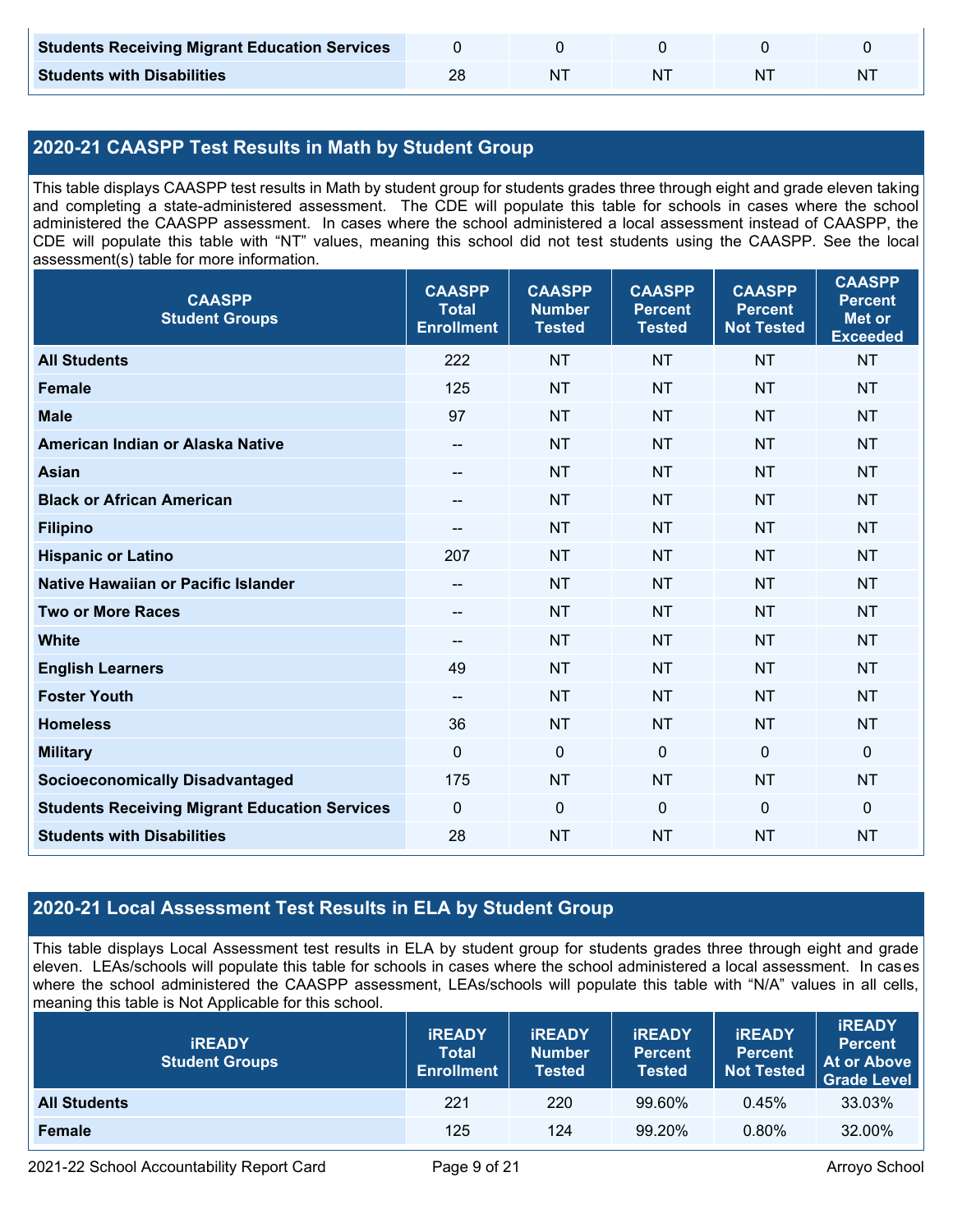| <b>Male</b>                                                                                | 96       | 96           | 100.00%      | $0.00\%$     | 34.38%    |
|--------------------------------------------------------------------------------------------|----------|--------------|--------------|--------------|-----------|
| American Indian or Alaska Native                                                           | 1        | 1            | 100.00%      | $0.00\%$     | 0.00%     |
| Asian                                                                                      | 6        | 6            | 100.00%      | $0.00\%$     | $0.00\%$  |
| <b>Black or African American</b>                                                           | 1        | $\mathbf{1}$ | 100.00%      | 0.00%        | 0.00%     |
| <b>Filipino</b>                                                                            | 1        | 1            | 100.00%      | 0.00%        | 0.00%     |
| <b>Hispanic or Latino</b>                                                                  | 206      | 205          | 99.51%       | 0.49%        | 33.01%    |
| Native Hawaiian or Pacific Islander                                                        | 1        | 1            | 100.00%      | $0.00\%$     |           |
| <b>Two or More Races</b>                                                                   | 0        | 0            | 0            | 0            |           |
| <b>White</b>                                                                               | 5        | 5            | 100.00%      | $0.00\%$     | <b>NA</b> |
| <b>English Learners</b>                                                                    | 48       | 47           | 97.92%       | 2.08%        | 0.00%     |
| <b>Foster Youth</b>                                                                        | 1        | 1            | 100.00%      | $0.00\%$     |           |
| <b>Homeless</b>                                                                            | 18       | 18           | 100          | 0.00%        | 0.00%     |
| <b>Military</b>                                                                            | $\Omega$ | $\mathbf 0$  | $\mathbf{0}$ | $\mathbf{0}$ | N/A       |
| <b>Socioeconomically Disadvantaged</b>                                                     | 221      | 220          | 99.55%       | 0.45%        | 33.03%    |
| <b>Students Receiving Migrant Education Services</b>                                       | 0        | 0            | 0            | $\mathbf 0$  | N/A       |
| <b>Students with Disabilities</b>                                                          | 27       | 27           | 100.00%      | 0            | 0.00%     |
| *At or above the grade-level standard in the context of the local assessment administered. |          |              |              |              |           |

# **2020-21 Local Assessment Test Results in Math by Student Group**

This table displays Local Assessment test results in Math by student group for students grades three through eight and grade eleven. LEAs/schools will populate this table for schools in cases where the school administered a local assessment. In cases where the school administered the CAASPP assessment, LEAs/schools will populate this table with "N/A" values in all cells, meaning this table is Not Applicable for this school.

| <b>iREADY</b><br><b>Student Groups</b> | <b>IREADY</b><br><b>Total</b><br><b>Enrollment</b> | <b>iREADY</b><br><b>Number</b><br><b>Tested</b> | <b>iREADY</b><br><b>Percent</b><br><b>Tested</b> | <b>IREADY</b><br><b>Percent</b><br><b>Not Tested</b> | <b>IREADY</b><br><b>Percent</b><br><b>At or Above</b><br><b>Grade Level</b> |
|----------------------------------------|----------------------------------------------------|-------------------------------------------------|--------------------------------------------------|------------------------------------------------------|-----------------------------------------------------------------------------|
| <b>All Students</b>                    | 220                                                | 217                                             | 98.68%                                           | 1.33%                                                | 41.94%                                                                      |
| <b>Female</b>                          | 124                                                | 122                                             | 98.39%                                           | 1.61%                                                | 16.94%                                                                      |
| <b>Male</b>                            | 96                                                 | 95                                              | 98.96%                                           | 1.04%                                                | 25.00%                                                                      |
| American Indian or Alaska Native       | 1                                                  | 1                                               | 100%                                             | 0.00%                                                |                                                                             |
| Asian                                  | 6                                                  | $6\phantom{1}6$                                 | 100.00%                                          | 0.00%                                                | 0.00%                                                                       |
| <b>Black or African American</b>       | $\mathbf 1$                                        | 1                                               | 100.00%                                          | 0.00%                                                | 0.00%                                                                       |
| <b>Filipino</b>                        | 1                                                  | 1                                               | 100.00%                                          | 0.00%                                                | 0.00%                                                                       |
| <b>Hispanic or Latino</b>              | 205                                                | 203                                             | 99.02%                                           | 0.98%                                                | 20.00%                                                                      |
| Native Hawaiian or Pacific Islander    | $\mathbf{1}$                                       | $\mathbf{1}$                                    | 100.00%                                          | 0.00%                                                |                                                                             |
| <b>Two or More Races</b>               | $\Omega$                                           | $\mathbf 0$                                     | $\mathbf{0}$                                     | $\mathbf{0}$                                         | $\Omega$                                                                    |
| <b>White</b>                           | 5                                                  | $\overline{4}$                                  | 80.00%                                           | 20.00%                                               | $0.00\%$                                                                    |
| <b>English Learners</b>                | 47                                                 | 45                                              | 95.74%                                           | 4.26%                                                | 0.00%                                                                       |
| <b>Foster Youth</b>                    | $\mathbf 1$                                        | 1                                               | 100%                                             | 0.00%                                                |                                                                             |
| <b>Homeless</b>                        | 18                                                 | 18                                              | 100.00%                                          | 0.00%                                                | 0.00%                                                                       |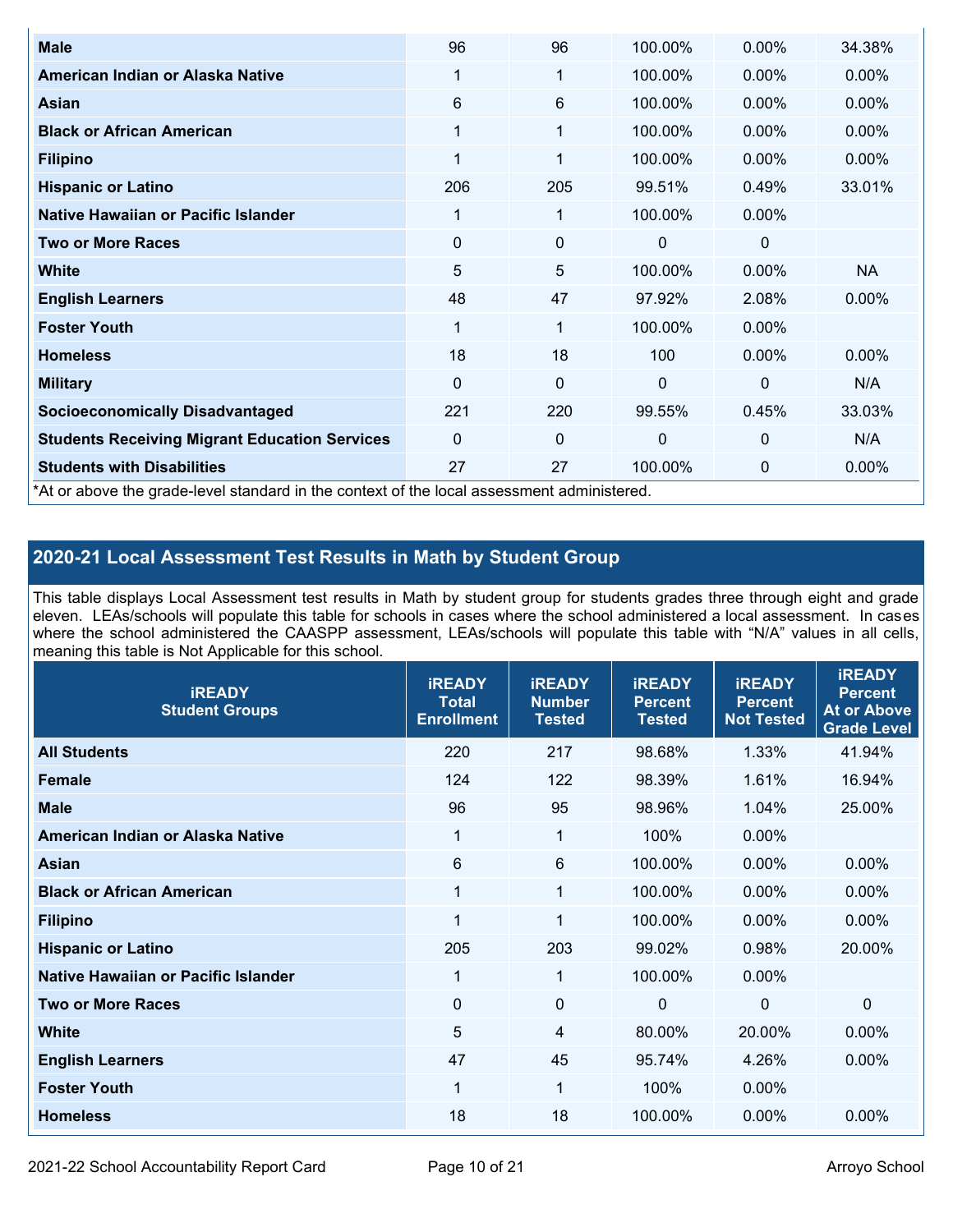| <b>Military</b>                                      |     |     |            |          | na       |
|------------------------------------------------------|-----|-----|------------|----------|----------|
| <b>Socioeconomically Disadvantaged</b>               | 220 | 217 | 98.64%     | $1.36\%$ | 20.45%   |
| <b>Students Receiving Migrant Education Services</b> |     |     |            |          | na       |
| <b>Students with Disabilities</b>                    | 27  |     | $100.00\%$ | $0.00\%$ | $0.00\%$ |

\*At or above the grade-level standard in the context of the local assessment administered.

## **CAASPP Test Results in Science for All Students**

This table displays the percentage of all students grades five, eight, and High School meeting or exceeding the State Standard.

The 2019-2020 data cells with N/A values indicate that the 2019-2020 data are not available due to the COVID-19 pandemic and resulting summative testing suspension. The Executive Order N-30-20 was issued which waived the assessment, accountability, and reporting requirements for the 2019-2020 school year.

For any 2020-2021 data cells with N/T values indicate that this school did not test students using the CAASPP Science.

| <b>Subject</b>                                  | <b>School</b> | <b>School</b> | <b>District</b> | District | <b>State</b> | <b>State</b> |
|-------------------------------------------------|---------------|---------------|-----------------|----------|--------------|--------------|
|                                                 | 2019-20       | 2020-21       | 2019-20         | 2020-21  | 2019-20      | 2020-21      |
| <b>Science</b><br>(grades 5, 8 and high school) | N/A           | NT            | N/A             | 'NT      | N/A          | 28.72        |

## **2020-21 CAASPP Test Results in Science by Student Group**

This table displays CAASPP test results in Science by student group for students grades five, eight, and High School. For any data cells with N/T values indicate that this school did not test students using the CAASPP Science.

| <b>Student Group</b>                                 | <b>Total</b><br><b>Enrollment</b> | <b>Number</b><br><b>Tested</b> | <b>Percent</b><br><b>Tested</b> | <b>Percent</b><br><b>Not Tested</b> | <b>Percent</b><br>Met or<br><b>Exceeded</b> |
|------------------------------------------------------|-----------------------------------|--------------------------------|---------------------------------|-------------------------------------|---------------------------------------------|
| <b>All Students</b>                                  | 50                                | <b>NT</b>                      | <b>NT</b>                       | <b>NT</b>                           | <b>NT</b>                                   |
| <b>Female</b>                                        | 31                                | <b>NT</b>                      | <b>NT</b>                       | <b>NT</b>                           | <b>NT</b>                                   |
| <b>Male</b>                                          | 19                                | <b>NT</b>                      | <b>NT</b>                       | <b>NT</b>                           | <b>NT</b>                                   |
| American Indian or Alaska Native                     | $\mathbf 0$                       | $\mathbf 0$                    | $\mathbf 0$                     | $\mathbf 0$                         | 0                                           |
| <b>Asian</b>                                         | $\qquad \qquad -$                 | <b>NT</b>                      | <b>NT</b>                       | <b>NT</b>                           | <b>NT</b>                                   |
| <b>Black or African American</b>                     | $\mathbf 0$                       | $\mathbf 0$                    | $\mathbf 0$                     | $\mathbf{0}$                        | 0                                           |
| <b>Filipino</b>                                      | $\Omega$                          | $\mathbf 0$                    | $\Omega$                        | $\mathbf{0}$                        | 0                                           |
| <b>Hispanic or Latino</b>                            | 47                                | <b>NT</b>                      | <b>NT</b>                       | <b>NT</b>                           | <b>NT</b>                                   |
| <b>Native Hawaiian or Pacific Islander</b>           | $\mathbf 0$                       | $\mathbf 0$                    | $\mathbf 0$                     | $\mathbf{0}$                        | 0                                           |
| <b>Two or More Races</b>                             | $\qquad \qquad -$                 | <b>NT</b>                      | <b>NT</b>                       | <b>NT</b>                           | <b>NT</b>                                   |
| <b>White</b>                                         | $\mathbf{0}$                      | $\mathbf 0$                    | $\mathbf{0}$                    | $\mathbf 0$                         | 0                                           |
| <b>English Learners</b>                              | 16                                | <b>NT</b>                      | <b>NT</b>                       | <b>NT</b>                           | <b>NT</b>                                   |
| <b>Foster Youth</b>                                  | $\overline{\phantom{a}}$          | <b>NT</b>                      | <b>NT</b>                       | <b>NT</b>                           | <b>NT</b>                                   |
| <b>Homeless</b>                                      | --                                | <b>NT</b>                      | <b>NT</b>                       | <b>NT</b>                           | <b>NT</b>                                   |
| <b>Military</b>                                      | $\Omega$                          | $\mathbf 0$                    | $\Omega$                        | $\mathbf 0$                         | 0                                           |
| <b>Socioeconomically Disadvantaged</b>               | 38                                | <b>NT</b>                      | <b>NT</b>                       | <b>NT</b>                           | <b>NT</b>                                   |
| <b>Students Receiving Migrant Education Services</b> | $\Omega$                          | $\mathbf 0$                    | $\Omega$                        | $\mathbf 0$                         | 0                                           |
| <b>Students with Disabilities</b>                    | --                                | <b>NT</b>                      | <b>NT</b>                       | <b>NT</b>                           | <b>NT</b>                                   |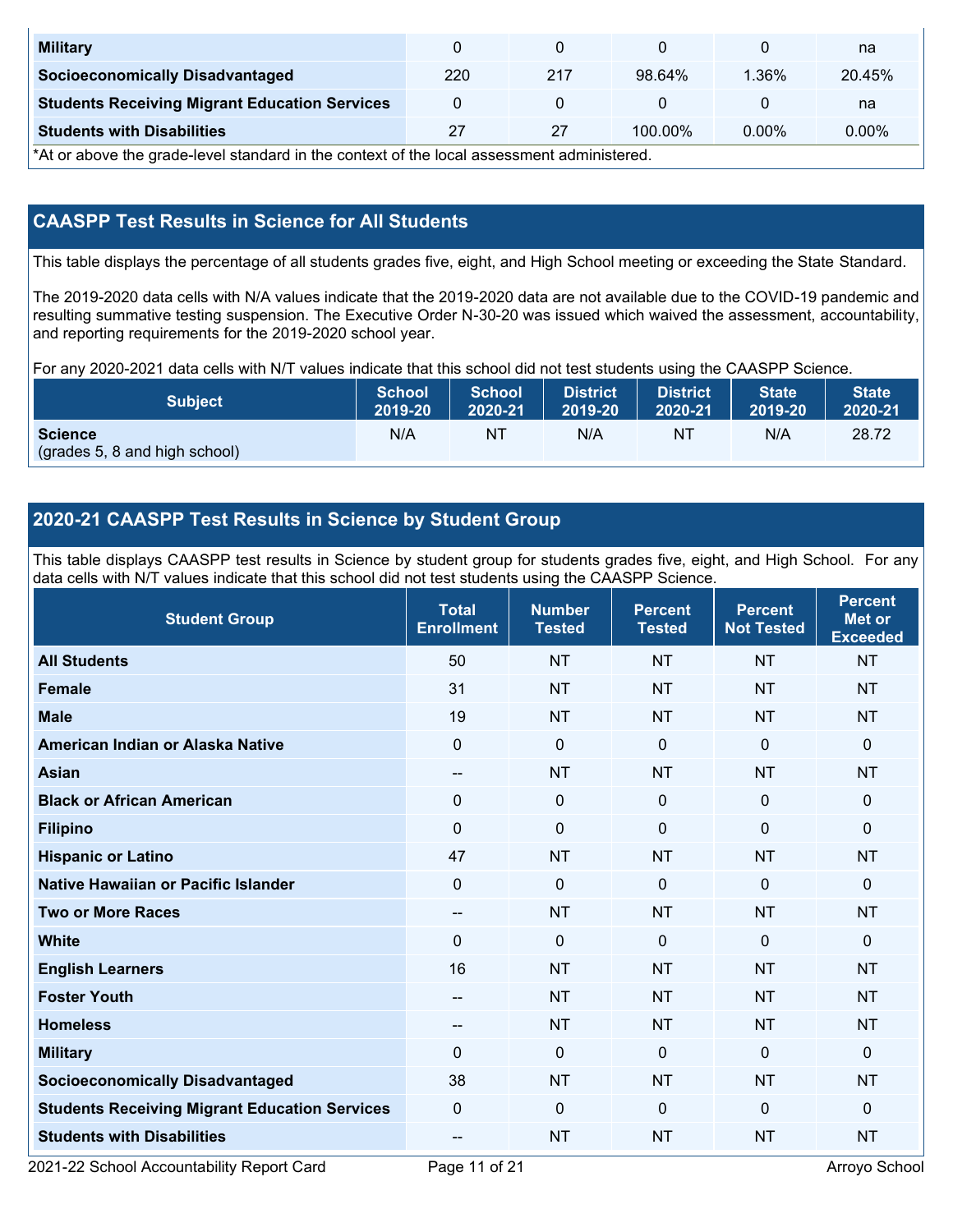# **B. Pupil Outcomes State Priority: Other Pupil Outcomes**

The SARC provides the following information relevant to the State priority: Other Pupil Outcomes (Priority 8): Pupil outcomes in the subject area of physical education.

### **2020-21 California Physical Fitness Test Results**

Due to the COVID-19 crisis, the Physical Fitness Test was suspended during the 2020-2021 school year and therefore no data are reported and each cell in this table is populated with "N/A."

| <b>Grade Level</b> |     | Four of Six Fitness Standards   Five of Six Fitness Standards | Percentage of Students Meeting   Percentage of Students Meeting   Percentage of Students Meeting  <br><b>Six of Six Fitness Standards</b> |
|--------------------|-----|---------------------------------------------------------------|-------------------------------------------------------------------------------------------------------------------------------------------|
| Grade 5            | N/A | N/A                                                           | N/A                                                                                                                                       |
| Grade 7            | N/A | N/A                                                           | N/A                                                                                                                                       |
| Grade 9            | N/A | N/A                                                           | N/A                                                                                                                                       |

# **C. Engagement State Priority: Parental Involvement**

The SARC provides the following information relevant to the State priority: Parental Involvement (Priority 3): Efforts the school district makes to seek parent input in making decisions regarding the school district and at each school site.

### **2021-22 Opportunities for Parental Involvement**

Arroyo School highly values family involvement. Due to the COVID-19 Pandemic, many of the family involvement opportunities during the 21-22 school year have been offered through Zoom video conferencing. Parents and families are invited to attend events including Back-To-School-Night, Open House, fall and spring student-led parent-teacher conferences, book fairs, family event nights, and Arroyo's annual IB Exhibition. Parents and guardians are invited to attend Coffee with the Principal meetings that include parent workshops such as supporting the safe use of technology at home and assisting students with social emotional concerns. Regular parent meetings are held including School Site Council and meetings for parents of Special Education students, Gifted and Talented students, and English Language Learner students. All families are encouraged to provide input for Arroyo's School Plan for Student Achievement (SPSA) and for the district's Local Control Accountability Plan (LCAP). Regular school-to-home communication is provided in both English and Spanish and translation and interpretation in other languages is available. Information about current events and school activities can be found on the Arroyo website, Arroyo Twitter, and Class Dojo app. The monthly Principal's Newsletter and informational flyers are posted on the website and Class Dojo. Arroyo also uses an automated telephone system, BlackBoard Connect, to contact families. Families are encouraged to find out more information about how to become involved in the school community by contacting Arroyo's Outreach Consultant, Karla Flores, at 909-985-1012.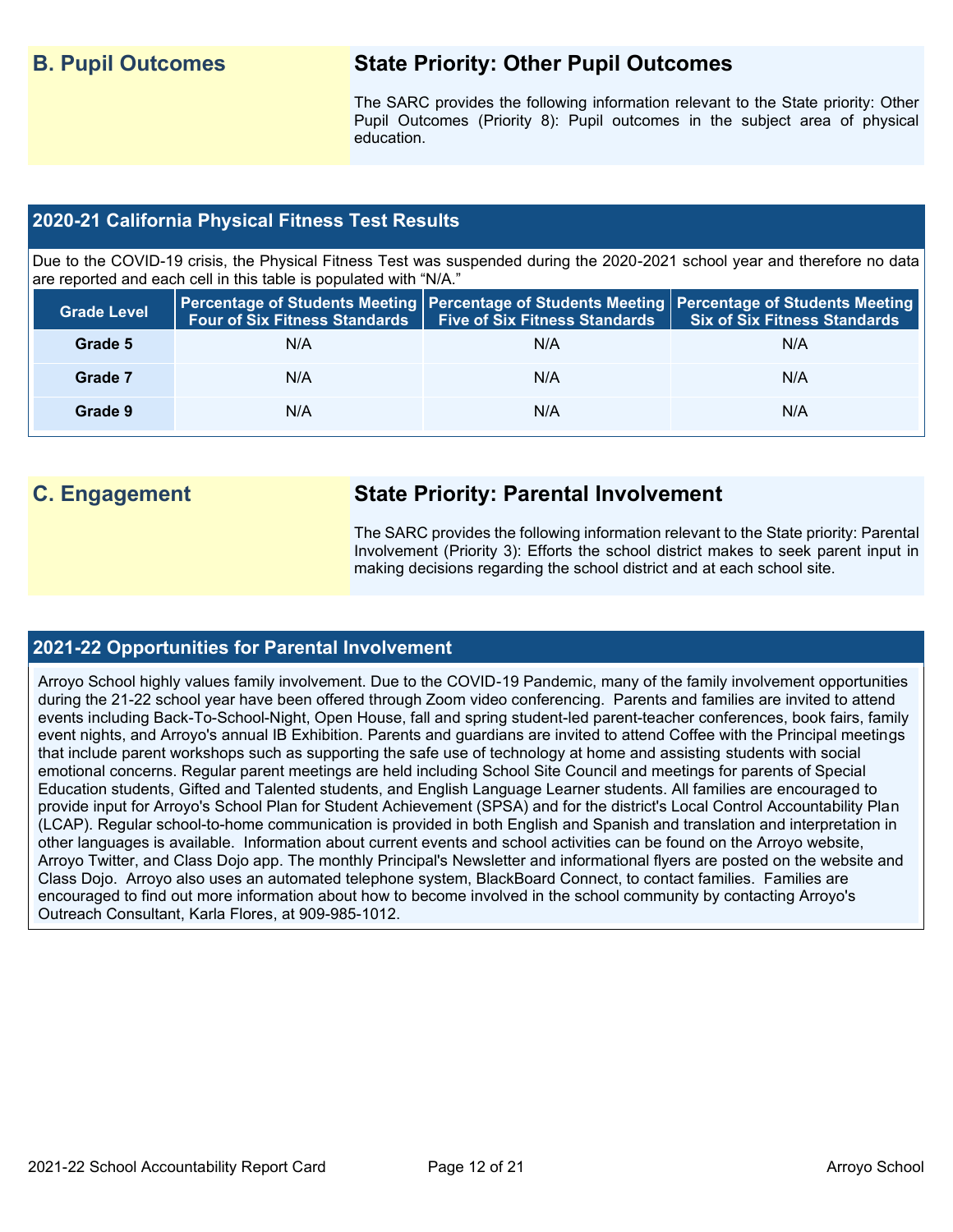# **2020-21 Chronic Absenteeism by Student Group**

| <b>Student Group</b>                                 | <b>Cumulative</b><br><b>Enrollment</b> | <b>Chronic</b><br><b>Absenteeism</b><br><b>Eligible Enrollment</b> | <b>Chronic</b><br><b>Absenteeism</b><br><b>Count</b> | <b>Chronic</b><br><b>Absenteeism</b><br><b>Rate</b> |
|------------------------------------------------------|----------------------------------------|--------------------------------------------------------------------|------------------------------------------------------|-----------------------------------------------------|
| <b>All Students</b>                                  | 373                                    | 368                                                                | 18                                                   | 4.9                                                 |
| <b>Female</b>                                        | 194                                    | 191                                                                | 13                                                   | 6.8                                                 |
| <b>Male</b>                                          | 179                                    | 177                                                                | 5                                                    | 2.8                                                 |
| American Indian or Alaska Native                     | 2                                      | $\overline{2}$                                                     | $\mathbf{0}$                                         | 0.0                                                 |
| <b>Asian</b>                                         | 11                                     | 11                                                                 | $\mathbf{0}$                                         | 0.0                                                 |
| <b>Black or African American</b>                     | 3                                      | 3                                                                  | $\mathbf 0$                                          | 0.0                                                 |
| <b>Filipino</b>                                      | $\overline{2}$                         | $\overline{2}$                                                     | $\mathbf{0}$                                         | 0.0                                                 |
| <b>Hispanic or Latino</b>                            | 338                                    | 335                                                                | 18                                                   | 5.4                                                 |
| <b>Native Hawaiian or Pacific Islander</b>           | 3                                      | $\mathbf{1}$                                                       | $\mathbf{0}$                                         | 0.0                                                 |
| <b>Two or More Races</b>                             | 3                                      | 3                                                                  | $\mathbf 0$                                          | 0.0                                                 |
| <b>White</b>                                         | 11                                     | 11                                                                 | $\mathbf{0}$                                         | 0.0                                                 |
| <b>English Learners</b>                              | 88                                     | 88                                                                 | 8                                                    | 9.1                                                 |
| <b>Foster Youth</b>                                  | $\overline{4}$                         | $\overline{4}$                                                     | $\Omega$                                             | 0.0                                                 |
| <b>Homeless</b>                                      | 30                                     | 30                                                                 | $\mathbf{3}$                                         | 10.0                                                |
| <b>Socioeconomically Disadvantaged</b>               | 288                                    | 283                                                                | 15                                                   | 5.3                                                 |
| <b>Students Receiving Migrant Education Services</b> | $\mathbf{0}$                           | $\Omega$                                                           | $\mathbf{0}$                                         | 0.0                                                 |
| <b>Students with Disabilities</b>                    | 49                                     | 48                                                                 | 2                                                    | 4.2                                                 |

# **C. Engagement State Priority: School Climate**

The SARC provides the following information relevant to the State priority: School Climate (Priority 6):

- Pupil suspension rates;
- Pupil expulsion rates; and
- Other local measures on the sense of safety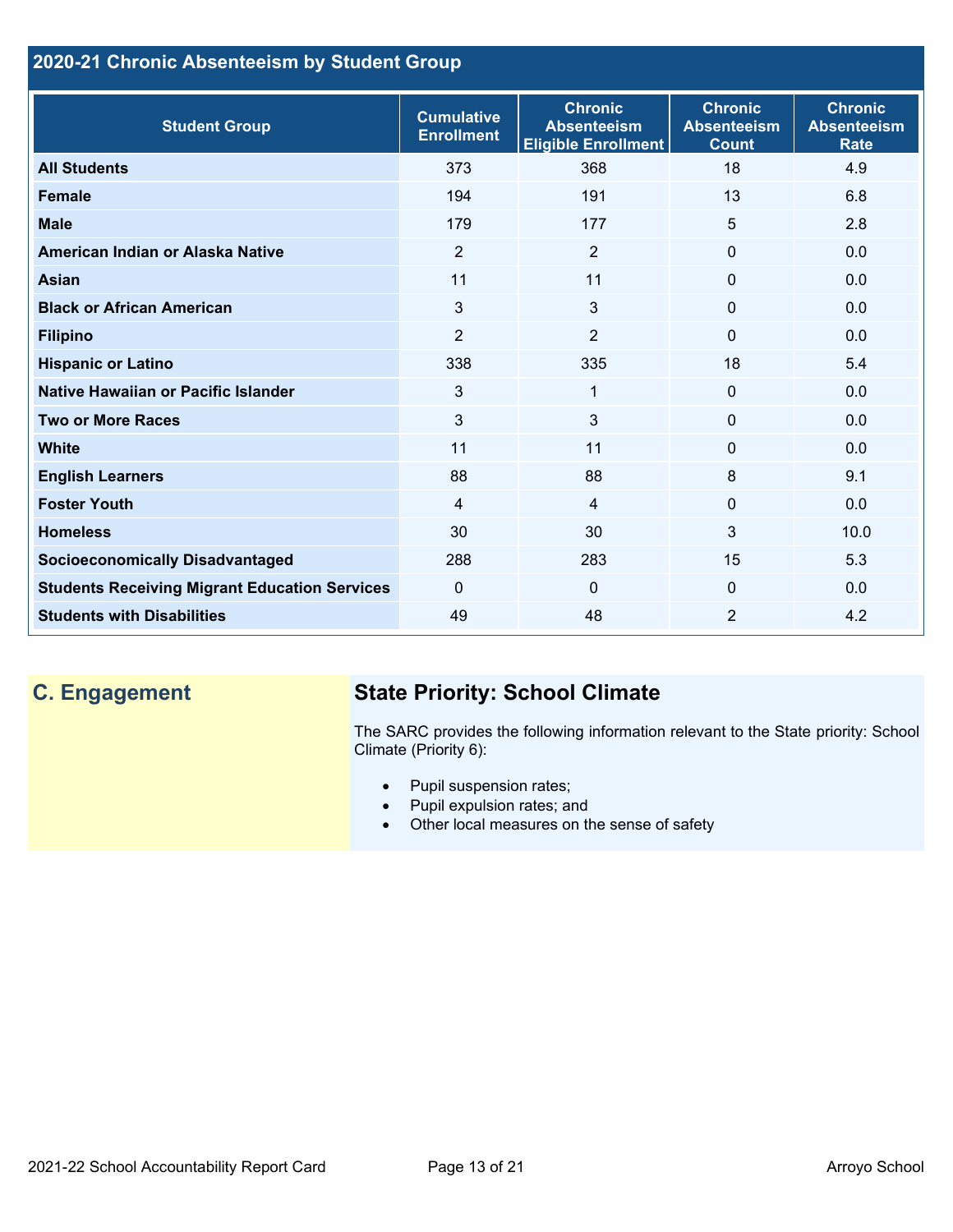#### **Suspensions and Expulsions**

This table displays suspensions and expulsions data collected between July through June, each full school year respectively. Data collected during the 2020-21 school year may not be comparable to earlier years of this collection due to differences in learning mode instruction in response to the COVID-19 pandemic.

| <b>Subject</b>     | <b>School</b><br>2018-19 | <b>School</b><br>2020-21 | <b>District</b><br>2018-19 | <b>District</b><br>2020-21 | <b>State</b><br>2018-19 | <b>State</b><br>2020-21 |
|--------------------|--------------------------|--------------------------|----------------------------|----------------------------|-------------------------|-------------------------|
| <b>Suspensions</b> | 1.33                     | 0.27                     | 2.98                       | 0.03                       | 3.47                    | 0.20                    |
| <b>Expulsions</b>  | 0.00                     | 0.00                     | 0.00                       | 0.00                       | 0.08                    | 0.00                    |

This table displays suspensions and expulsions data collected between July through February, partial school year due to the COVID-19 pandemic. The 2019-2020 suspensions and expulsions rate data are not comparable to other year data because the 2019-2020 school year is a partial school year due to the COVID-19 crisis. As such, it would be inappropriate to make any comparisons in rates of suspensions and expulsions in the 2019-2020 school year compared to other school years.

| <b>Subject</b>     | <b>School</b><br>2019-20 | <b>District</b><br>2019-20 | <b>State</b><br>2019-20 |
|--------------------|--------------------------|----------------------------|-------------------------|
| <b>Suspensions</b> | 3.41                     | 1.64                       | 2.45                    |
| <b>Expulsions</b>  | 0.00                     | 0.00                       | 0.05                    |

### **2020-21 Suspensions and Expulsions by Student Group**

| <b>Student Group</b>                                 | <b>Suspensions Rate</b> | <b>Expulsions Rate</b> |
|------------------------------------------------------|-------------------------|------------------------|
| <b>All Students</b>                                  | 0.27                    | 0.00                   |
| <b>Female</b>                                        | 0.00                    | 0.00                   |
| <b>Male</b>                                          | 0.56                    | 0.00                   |
| American Indian or Alaska Native                     | 0.00                    | 0.00                   |
| <b>Asian</b>                                         | 0.00                    | 0.00                   |
| <b>Black or African American</b>                     | 0.00                    | 0.00                   |
| <b>Filipino</b>                                      | 0.00                    | 0.00                   |
| <b>Hispanic or Latino</b>                            | 0.30                    | 0.00                   |
| Native Hawaiian or Pacific Islander                  | 0.00                    | 0.00                   |
| <b>Two or More Races</b>                             | 0.00                    | 0.00                   |
| <b>White</b>                                         | 0.00                    | 0.00                   |
| <b>English Learners</b>                              | 0.00                    | 0.00                   |
| <b>Foster Youth</b>                                  | 0.00                    | 0.00                   |
| <b>Homeless</b>                                      | 0.00                    | 0.00                   |
| <b>Socioeconomically Disadvantaged</b>               | 0.35                    | 0.00                   |
| <b>Students Receiving Migrant Education Services</b> | 0.00                    | 0.00                   |
| <b>Students with Disabilities</b>                    | 0.00                    | 0.00                   |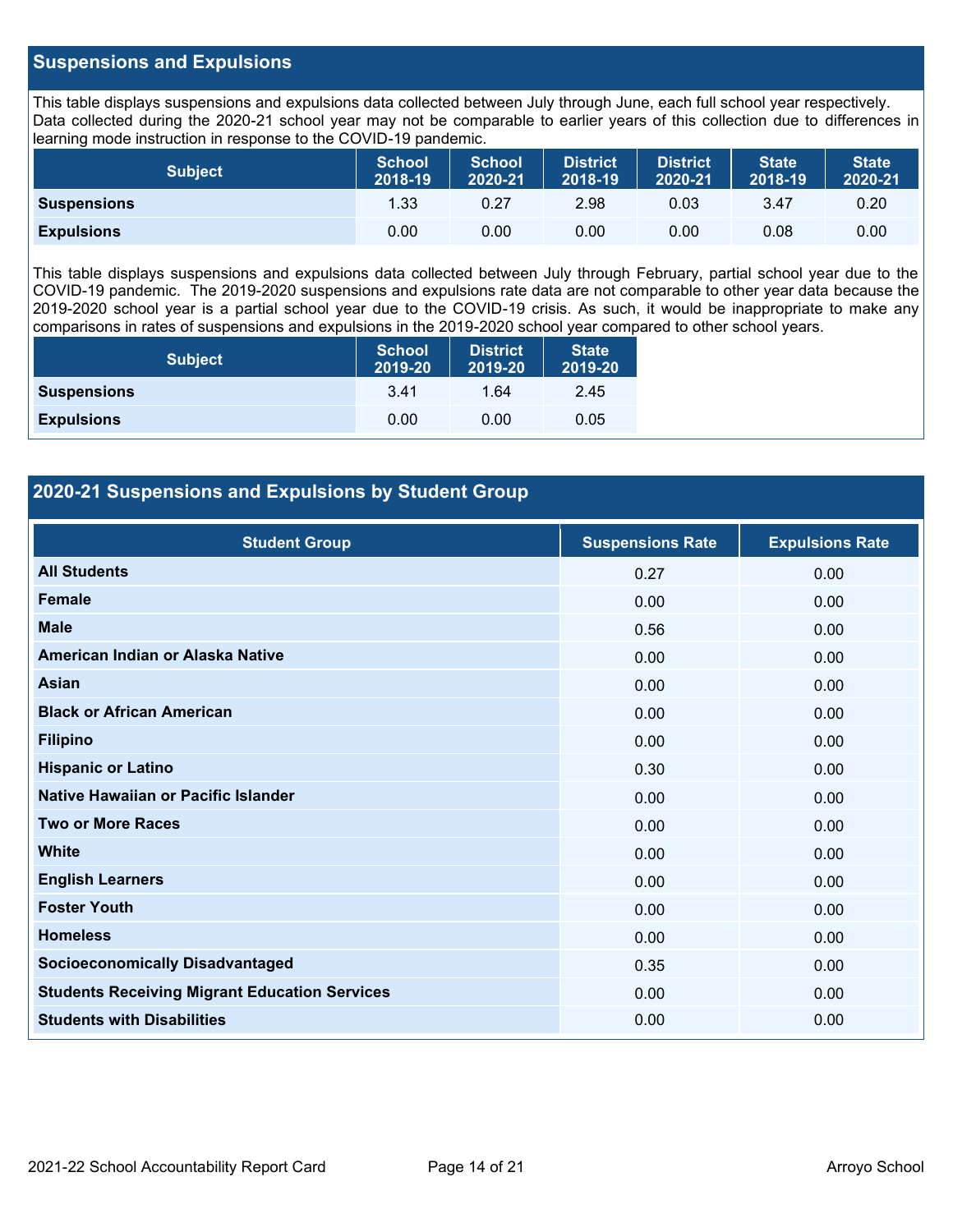#### **2021-22 School Safety Plan**

The Comprehensive School Safety Plan (CSSP) is developed annually in collaboration with local agencies and the district office. Components of the plan include school site safety and security, disaster and emergency preparedness, Mandated Reporter requirements for suspected child abuse and neglect, suspension and expulsion policies, due process procedures, staff notification of dangerous pupils, due process policy, sexual harassment policy, dress code requirements, and rules and procedures related to student discipline. Emergency Procedures are updated and reviewed annually with the staff which was last done in August 2021. The CSSP was reviewed and approved by the School Site Council in February 2021. An approved copy of the school site safety plan may be obtained in Arroyo's office or at the Ontario-Montclair School District Office. Arroyo holds a variety of safety drills throughout the school year in order to prepare for the event of an emergency. Fire drills are held once a month, earthquake drills are held quarterly, and at least two lockdown drills are held each school year. Staff reflections are collected following each drill. An electronic log is updated following each drill. Arroyo Elementary participates in the statewide "California Great Shake Out" drill every October and all staff members are trained on Lockdown/Active Shooter procedures at least annually in collaboration with local law enforcement. Arroyo Elementary consistently follows a progressive discipline policy that outlines expectations for safe behavior at Arroyo School. All students and families are provided with school rules for behavioral conduct according to our Positive Behavior Intervention and Supports (PBIS) program. Families are provided with a written and/or electronic copy of the Student/Parent Handbook in English and Spanish at the beginning of the school year and the handbook is also posted on the school website. Classroom emergency backpacks are restocked annually with safety supplies and are kept in every classroom. Emergency supplies for the school emergency bin were replenished in January 2020. Staff development is ongoing including monthly Safety Talk flyers provided by the OMSD Risk Management Department.

# **D. Other SARC Information Information Required in the SARC**

The information in this section is required to be in the SARC but is not included in the state priorities for LCFF.

### **2018-19 Elementary Average Class Size and Class Size Distribution**

This table displays the 2018-19 average class size and class size distribution. The columns titled "Number of Classes" indicates how many classes fall into each size category (a range of total students per class). The "Other" category is for multigrade level classes.

| <b>Grade Level</b> | Average<br><b>Class Size</b> | 1-20 Students | Number of Classes with   Number of Classes with   Number of Classes with<br>21-32 Students | 33+ Students |
|--------------------|------------------------------|---------------|--------------------------------------------------------------------------------------------|--------------|
| K                  | 21                           |               |                                                                                            |              |
|                    | 18                           |               |                                                                                            |              |
|                    | 26                           |               |                                                                                            |              |
|                    | 27                           |               |                                                                                            |              |
|                    | 22                           |               | າ                                                                                          |              |
|                    | 27                           |               |                                                                                            |              |
|                    | 28                           |               |                                                                                            |              |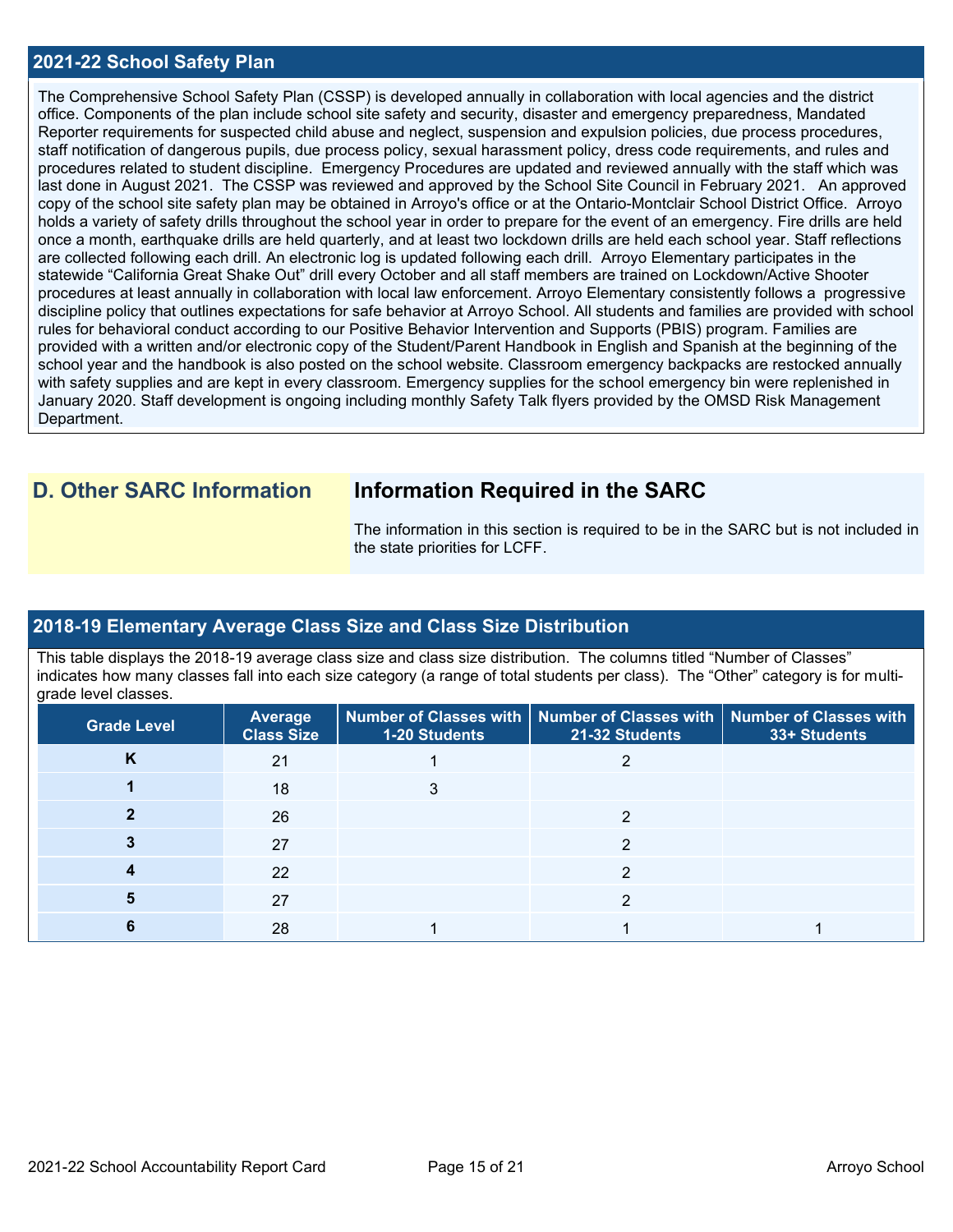#### **2019-20 Elementary Average Class Size and Class Size Distribution**

This table displays the 2019-20 average class size and class size distribution. The columns titled "Number of Classes" indicates how many classes fall into each size category (a range of total students per class). The "Other" category is for multi-grade level classes.

| <b>Grade Level</b> | <b>Average</b><br><b>Class Size</b> | <b>1-20 Students</b> | Number of Classes with   Number of Classes with   Number of Classes with<br>21-32 Students | 33+ Students |
|--------------------|-------------------------------------|----------------------|--------------------------------------------------------------------------------------------|--------------|
| K                  | 21                                  |                      |                                                                                            |              |
|                    | 24                                  |                      | ◠                                                                                          |              |
|                    | 27                                  |                      |                                                                                            |              |
|                    | 17                                  | 3                    |                                                                                            |              |
|                    | 25                                  |                      |                                                                                            |              |
|                    | 32                                  |                      | ⌒                                                                                          |              |
|                    | 18                                  |                      | っ                                                                                          |              |

#### **2020-21 Elementary Average Class Size and Class Size Distribution**

This table displays the 2020-21 average class size and class size distribution. The columns titled "Number of Classes" indicates how many classes fall into each size category (a range of total students per class). The "Other" category is for multi-grade level classes.

| <b>Grade Level</b> | Average<br><b>Class Size</b> | 1-20 Students | Number of Classes with   Number of Classes with   Number of Classes with<br>21-32 Students | 33+ Students |
|--------------------|------------------------------|---------------|--------------------------------------------------------------------------------------------|--------------|
| K                  | 16                           | 3             |                                                                                            |              |
|                    | 21                           |               |                                                                                            |              |
| ּ״                 | 26                           |               | C                                                                                          |              |
|                    | 25                           |               | 2                                                                                          |              |
| 4                  | 26                           |               | っ                                                                                          |              |
| 5                  | 23                           |               | 2                                                                                          |              |
| 6                  | 32                           |               | 2                                                                                          |              |
| <b>Other</b>       | 8                            |               |                                                                                            |              |

### **2020-21 Ratio of Pupils to Academic Counselor**

This table displays the ratio of pupils to Academic Counselor. One full time equivalent (FTE) equals one staff member working full time; one FTE could also represent two staff members who each work 50 percent of full time.

| <b>Title</b>                        | <b>Ratio</b> |
|-------------------------------------|--------------|
| <b>Pupils to Academic Counselor</b> | 451.3        |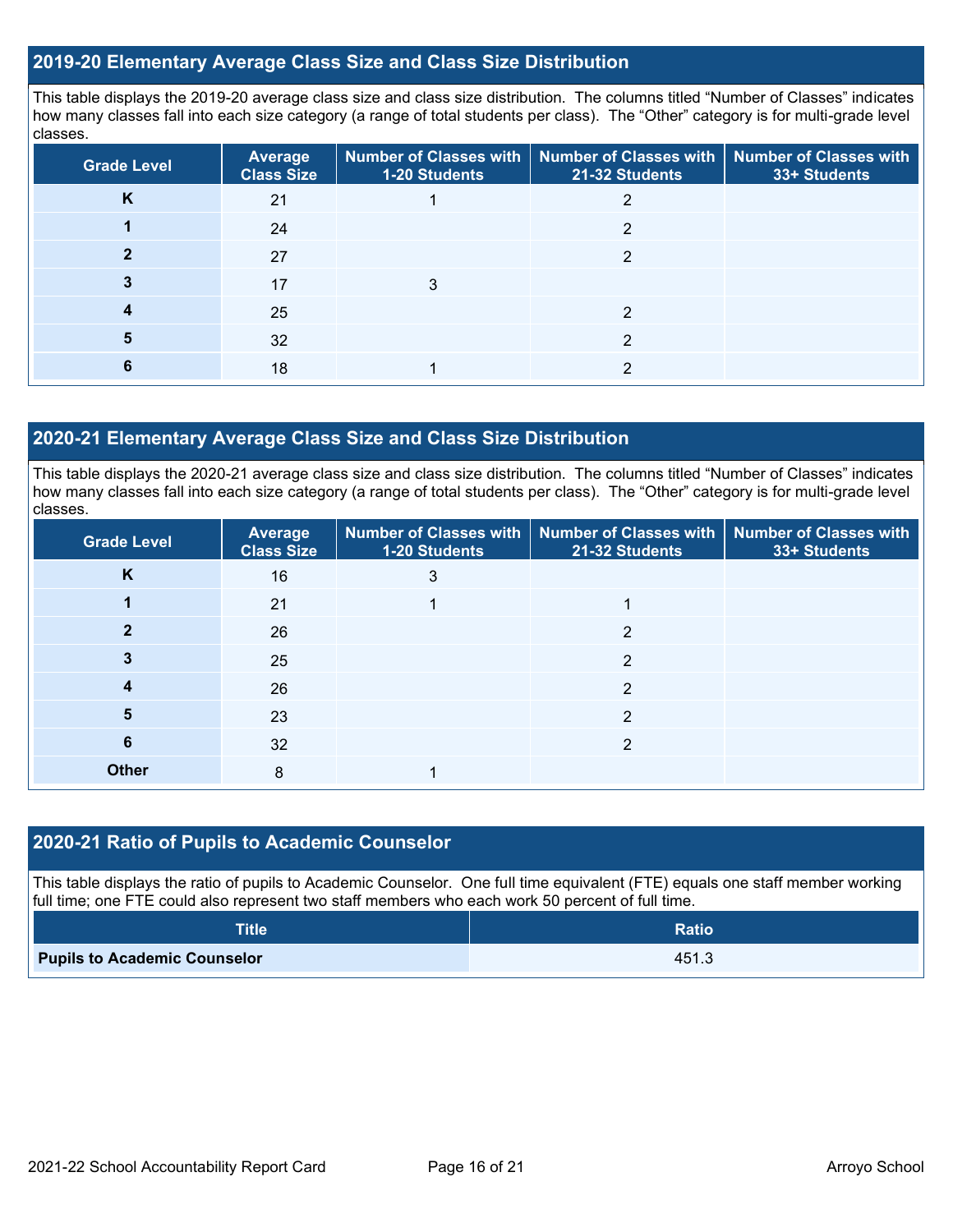#### **2020-21 Student Support Services Staff**

This table displays the number of FTE support staff assigned to this school. One full time equivalent (FTE) equals one staff member working full time; one FTE could also represent two staff members who each work 50 percent of full time.

| <b>Title</b>                                                         | <b>Number of FTE Assigned to School</b> |
|----------------------------------------------------------------------|-----------------------------------------|
| <b>Counselor (Academic, Social/Behavioral or Career Development)</b> | 0.8                                     |
| Library Media Teacher (Librarian)                                    | $\mathbf 0$                             |
| <b>Library Media Services Staff (Paraprofessional)</b>               | $\mathbf 0$                             |
| <b>Psychologist</b>                                                  | $\mathbf{0}$                            |
| <b>Social Worker</b>                                                 | $\Omega$                                |
| <b>Speech/Language/Hearing Specialist</b>                            | $\Omega$                                |
| <b>Resource Specialist (non-teaching)</b>                            | $\Omega$                                |
| <b>Other</b>                                                         | 1.5                                     |

#### **2019-20 Expenditures Per Pupil and School Site Teacher Salaries**

This table displays the 2019-20 expenditures per pupil and average teach salary for this school. Cells with N/A values do not require data.

| <b>Level</b>                                         | <b>Total</b><br><b>Expenditures</b><br><b>Per Pupil</b> | <b>Expenditures</b><br><b>Per Pupil</b><br>(Restricted) | <b>Expenditures</b><br><b>Per Pupil</b><br>(Unrestricted) | Average<br><b>Teacher</b><br><b>Salary</b> |  |
|------------------------------------------------------|---------------------------------------------------------|---------------------------------------------------------|-----------------------------------------------------------|--------------------------------------------|--|
| <b>School Site</b>                                   | \$9143.0                                                | \$1311.0                                                | \$7832.0                                                  | \$91061.0                                  |  |
| <b>District</b>                                      | N/A                                                     | N/A                                                     | \$1608.0                                                  | \$92,686                                   |  |
| <b>Percent Difference - School Site and District</b> | N/A                                                     | N/A                                                     | 131.9                                                     | $-1.8$                                     |  |
| <b>State</b>                                         |                                                         |                                                         | \$8,444                                                   | \$85,863                                   |  |
| <b>Percent Difference - School Site and State</b>    | N/A                                                     | N/A                                                     | $-7.5$                                                    | 5.9                                        |  |

#### **2020-21 Types of Services Funded**

All students at Arroyo Elementary School receive instruction in the Common Core State Standards integrated within the International Baccalaureate (IB) units of inquiry. During English Language Development, ELL students are grouped by instructional language level and provided with daily designated ELD instruction. Teachers regularly analyze state, local, and classroom assessment data to determine student needs and guide instruction. Skills-based instruction occurs across all grade levels in the area of reading and writing. The COST-SST process is used to identify and monitor students who are below gradelevel. Interventions are agreed upon and implemented by the classroom teacher in collaboration with the student's family and support staff. After-school intervention programs are provided in Grades Kinder-7th to assist students who are below grade level in the area of reading and/or mathematics. An Assistant Principal (AP) assists the Principal in the day-today operations of the school site. There are Four certificated support positions at Arroyo: a TOA Magnet Coordinator for the International Baccalaureate Program, an Outreach Consultant Counselor who organizes parental involvement activities, monitors attendance and works directly with community organizations to support families in need, an Instructional Coach, and a full-time Intervention Teacher. There is a classified IB Library Resource Technician who supports students and staff in the library. A Data Media Assistant who supports the site with assessment and intervention. We also have a full-time student mentor who works directly with students to support the PBIS program.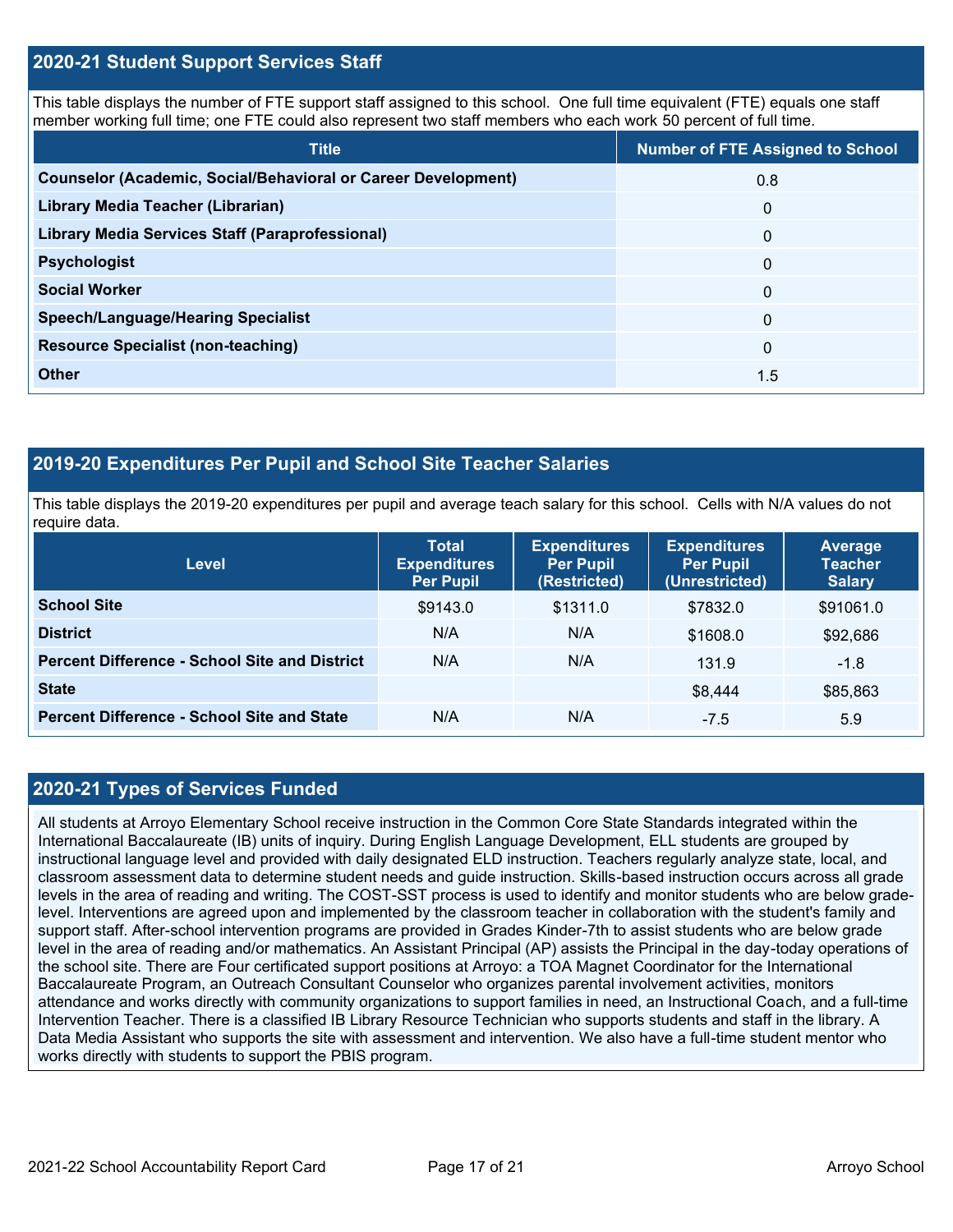#### **2019-20 Teacher and Administrative Salaries**

This table displays the 2019-20 Teacher and Administrative salaries. For detailed information on salaries, see the CDE Certification Salaries & Benefits web page at [http://www.cde.ca.gov/ds/fd/cs/.](http://www.cde.ca.gov/ds/fd/cs/)

| Category                                             | <b>District</b><br><b>Amount</b> | <b>State Average</b><br>for Districts<br>in Same Category |
|------------------------------------------------------|----------------------------------|-----------------------------------------------------------|
| <b>Beginning Teacher Salary</b>                      | \$48,998                         | \$52,060                                                  |
| <b>Mid-Range Teacher Salary</b>                      | \$87,146                         | \$84,043                                                  |
| <b>Highest Teacher Salary</b>                        | \$105,113                        | \$107,043                                                 |
| <b>Average Principal Salary (Elementary)</b>         | \$138,892                        | \$133,582                                                 |
| <b>Average Principal Salary (Middle)</b>             | \$141,565                        | \$138,803                                                 |
| <b>Average Principal Salary (High)</b>               | \$0                              | \$133,845                                                 |
| <b>Superintendent Salary</b>                         | \$319,095                        | \$240,628                                                 |
| <b>Percent of Budget for Teacher Salaries</b>        | 37%                              | 35%                                                       |
| <b>Percent of Budget for Administrative Salaries</b> | 6%                               | 5%                                                        |

#### **Professional Development**

The Ontario-Montclair School District offers ongoing research-based professional development for certificated, classified and management employees aligned with the district's long-term goals outlined in the LCAP plan which has been created based on feedback from all stakeholders. Professional development is designed to help employees enhance their knowledge and develop needed skills to provide quality services in order to maximize student learning and achievement. Professional development courses and programs are developed and coordinated through the district's Learning and Teaching Department as well as at the school site. The focus of all professional development is based on the instructional priorities outlined in the goals and objectives of our School Plan for Student Achievement. In addition, paraprofessionals such as instructional aides are offered training through the Learning and Teaching Department and Special Education Department. Clerical and Custodial staff training also occurs through the Maintenance and Operations Department and by District Education personnel.

To ensure continuous improvement, district level professional development for our certificated staff includes training in the International Baccalaureate (IB) program, Common Core State Standards, Eureka math program, Next Generation Science Standards (NGSS), writing development, English language learner development, workshop sessions and classroom support for beginning teachers (BTSA), support for veteran teachers through the Peer Assistance and Review program (PAR), technology training and classroom support, leadership development for administrators, and a variety of job-specific and mandated training for classified employees.

The site-level professional development at Arroyo focuses on areas such as grade level student data analysis, formative and summative assessment analysis and creation, close reading, ELA strategies, ELD, writing, conceptual understanding, Eureka Math, and International Baccalaureate inquiry-based instructional strategies. Teachers are provided time to plan for instructional implementation and integration of Common Core State Standards (CCSS) and Next Generation Science Standards (NGSS) within IB units of study.

The annual number of days provided for Professional Development varies by teacher and grade-level, but on average is 4-6 days per school year. Student achievement data is used to determine the need for professional development, which is delivered after school and/or during full day conferences both inside and outside the district. Grade levels area also provided release time to analyze student data and plan for upcoming instruction and assessments. Coaching is provided to teachers by the TOA Magnet Academy Coordinator, Instructional Coach, and site administrators.

This table displays the number of school days dedicated to staff development and continuous improvement.

| <b>Subject</b>                                                                  | 2019-20 2020-21 2021-22 |  |
|---------------------------------------------------------------------------------|-------------------------|--|
| Number of school days dedicated to Staff Development and Continuous Improvement |                         |  |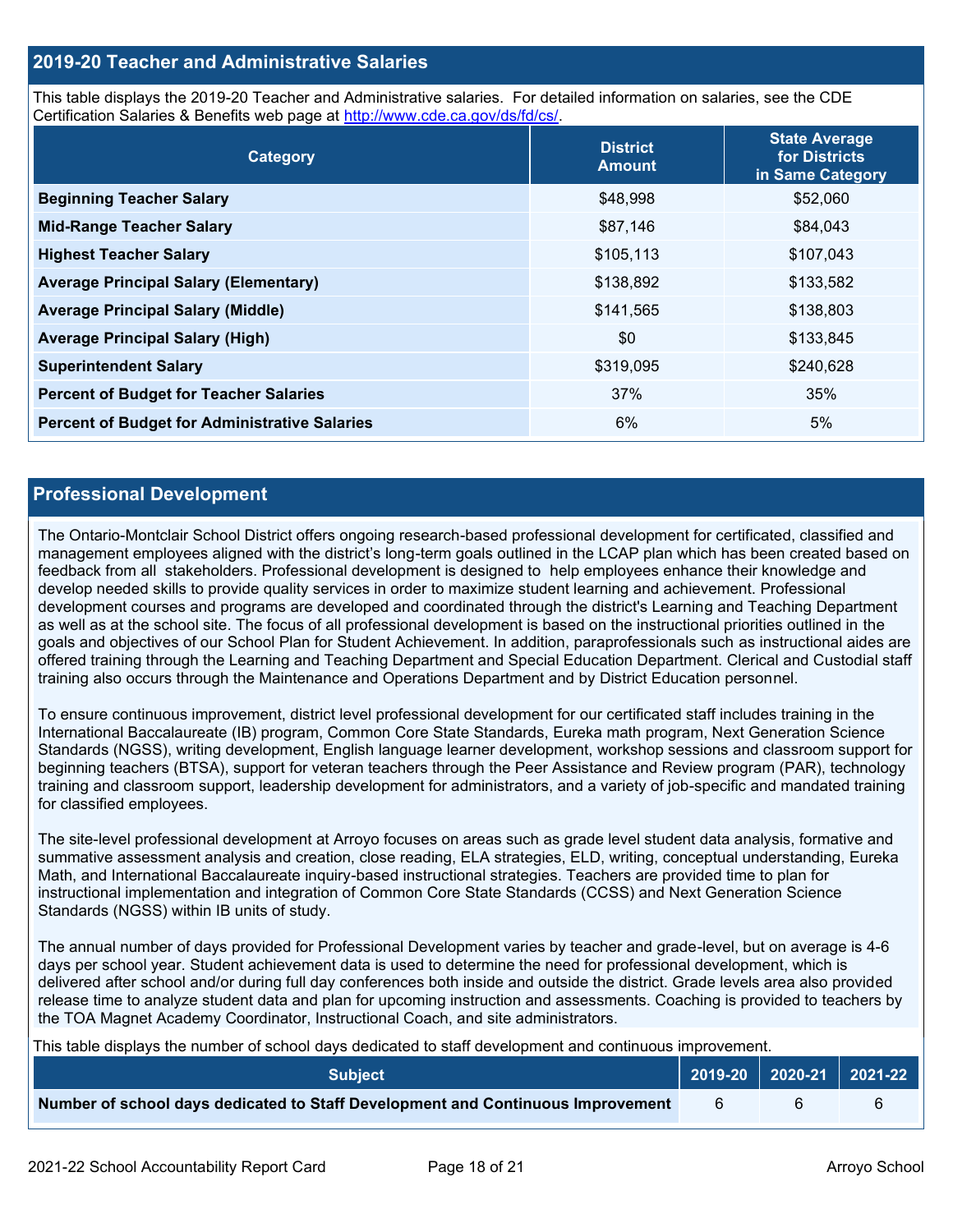# **Ontario-Montclair School District 2020-21 Local Accountability Report Card (LARC) Addendum**

# **Local Accountability Report Card (LARC) Addendum**

**2020-21 Local Accountability Report Card (LARC) Addendum Overview**



On July 14, 2021, the California State Board of Education (SBE) determined that the California Department of Education (CDE) will use the SARC as the mechanism to conduct a one-time data collection of the LEA-level aggregate test results of all school's local assessments administered during the 2020–2021 school year in order to meet the federal Every Students Succeeds Act (ESSA) reporting requirement for the Local Educational Agency Accountability Report Cards (LARCs).

Each local educational agency (LEA) is responsible for preparing and posting their annual LARC in accordance with the federal ESSA. As a courtesy, the CDE prepares and posts the LARCs on behalf of all LEAs.

Only for the 2020–2021 school year and the 2020–2021 LARCs, LEAs are required to report their aggregate local assessments test results at the LEA-level to the CDE by populating the tables below via the SARC. These data will be used to meet the LEAs' federal requirement for their LARCs. Note that it is the responsibility of the school and LEA to ensure that all student privacy and suppression rules are in place when reporting data in Tables 3 and 4 in the Addendum, as applicable.

The tables below are not part of the SBE approved 2020–2021 SARC template but rather are the mechanism by which these required data will be collected from LEAs.

For purposes of the LARC and the following tables, an LEA is defined as a school district, a county office of education, or a direct funded charter school.

| 2021-22 District Contact Information |                                   |  |  |
|--------------------------------------|-----------------------------------|--|--|
| <b>District Name</b>                 | Ontario-Montclair School District |  |  |
| <b>Phone Number</b>                  | $(909)$ 459-2500                  |  |  |
| Superintendent                       | Dr. James Q. Hammond              |  |  |
| <b>Email Address</b>                 | info@omsd.net                     |  |  |
| <b>District Website Address</b>      | https://www.omsd.net              |  |  |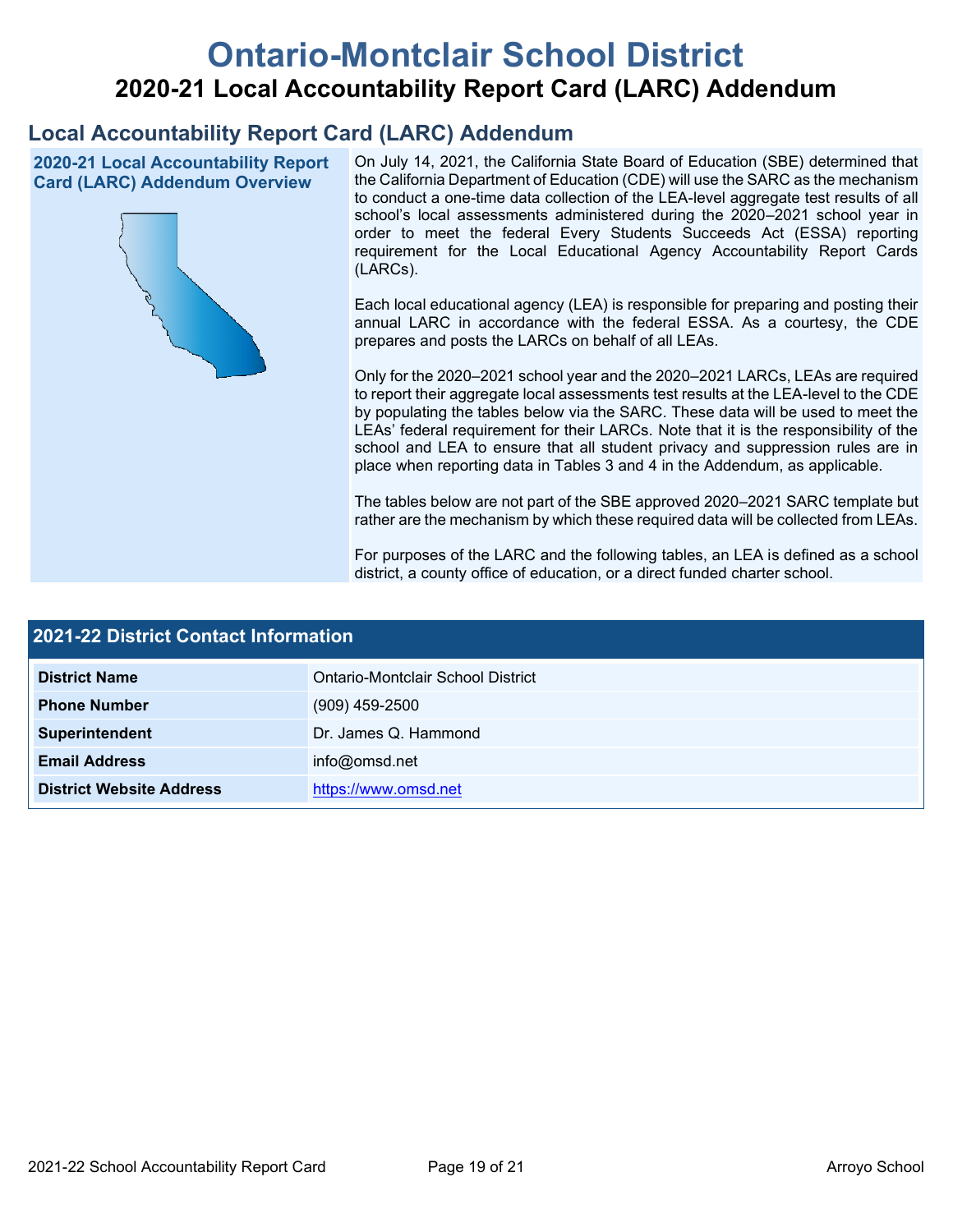## **2020-21 CAASPP Test Results in ELA by Student Group**

This table displays CAASPP test results in ELA by student group for students grades three through eight and grade eleven taking and completing a state-administered assessment. The CDE will populate this table for schools in cases where the school administered the CAASPP assessment. In cases where the school administered a local assessment instead of CAASPP, the CDE will populate this table with "NT" values, meaning this school did not test students using the CAASPP. See the local assessment(s) table for more information.

| <b>CAASPP</b><br><b>Student Groups</b>               | <b>CAASPP</b><br><b>Total</b><br><b>Enrollment</b> | <b>CAASPP</b><br><b>Number</b><br><b>Tested</b> | <b>CAASPP</b><br><b>Percent</b><br><b>Tested</b> | <b>CAASPP</b><br><b>Percent</b><br><b>Not Tested</b> | <b>CAASPP</b><br><b>Percent</b><br>Met or<br><b>Exceeded</b> |
|------------------------------------------------------|----------------------------------------------------|-------------------------------------------------|--------------------------------------------------|------------------------------------------------------|--------------------------------------------------------------|
| <b>All Students</b>                                  | 12994                                              | <b>NT</b>                                       | <b>NT</b>                                        | <b>NT</b>                                            | <b>NT</b>                                                    |
| <b>Female</b>                                        | 6378                                               | <b>NT</b>                                       | <b>NT</b>                                        | <b>NT</b>                                            | <b>NT</b>                                                    |
| <b>Male</b>                                          | 6616                                               | <b>NT</b>                                       | <b>NT</b>                                        | <b>NT</b>                                            | <b>NT</b>                                                    |
| American Indian or Alaska Native                     | 92                                                 | <b>NT</b>                                       | <b>NT</b>                                        | <b>NT</b>                                            | <b>NT</b>                                                    |
| <b>Asian</b>                                         | 257                                                | <b>NT</b>                                       | <b>NT</b>                                        | <b>NT</b>                                            | <b>NT</b>                                                    |
| <b>Black or African American</b>                     | 394                                                | <b>NT</b>                                       | <b>NT</b>                                        | <b>NT</b>                                            | <b>NT</b>                                                    |
| <b>Filipino</b>                                      | 81                                                 | <b>NT</b>                                       | <b>NT</b>                                        | <b>NT</b>                                            | <b>NT</b>                                                    |
| <b>Hispanic or Latino</b>                            | 11629                                              | <b>NT</b>                                       | <b>NT</b>                                        | <b>NT</b>                                            | <b>NT</b>                                                    |
| Native Hawaiian or Pacific Islander                  | 31                                                 | <b>NT</b>                                       | <b>NT</b>                                        | <b>NT</b>                                            | <b>NT</b>                                                    |
| <b>Two or More Races</b>                             | 140                                                | <b>NT</b>                                       | <b>NT</b>                                        | <b>NT</b>                                            | <b>NT</b>                                                    |
| <b>White</b>                                         | 370                                                | <b>NT</b>                                       | <b>NT</b>                                        | <b>NT</b>                                            | <b>NT</b>                                                    |
| <b>English Learners</b>                              | 2756                                               | <b>NT</b>                                       | <b>NT</b>                                        | <b>NT</b>                                            | <b>NT</b>                                                    |
| <b>Foster Youth</b>                                  | 73                                                 | <b>NT</b>                                       | <b>NT</b>                                        | <b>NT</b>                                            | <b>NT</b>                                                    |
| <b>Homeless</b>                                      | 2320                                               | <b>NT</b>                                       | <b>NT</b>                                        | <b>NT</b>                                            | <b>NT</b>                                                    |
| <b>Military</b>                                      | $\mathbf 0$                                        | $\mathbf 0$                                     | $\mathbf 0$                                      | $\mathbf 0$                                          | 0                                                            |
| <b>Socioeconomically Disadvantaged</b>               | 11552                                              | <b>NT</b>                                       | <b>NT</b>                                        | <b>NT</b>                                            | <b>NT</b>                                                    |
| <b>Students Receiving Migrant Education Services</b> | $\Omega$                                           | $\mathbf 0$                                     | $\mathbf{0}$                                     | $\Omega$                                             | 0                                                            |
| <b>Students with Disabilities</b>                    | 1919                                               | <b>NT</b>                                       | <b>NT</b>                                        | <b>NT</b>                                            | <b>NT</b>                                                    |